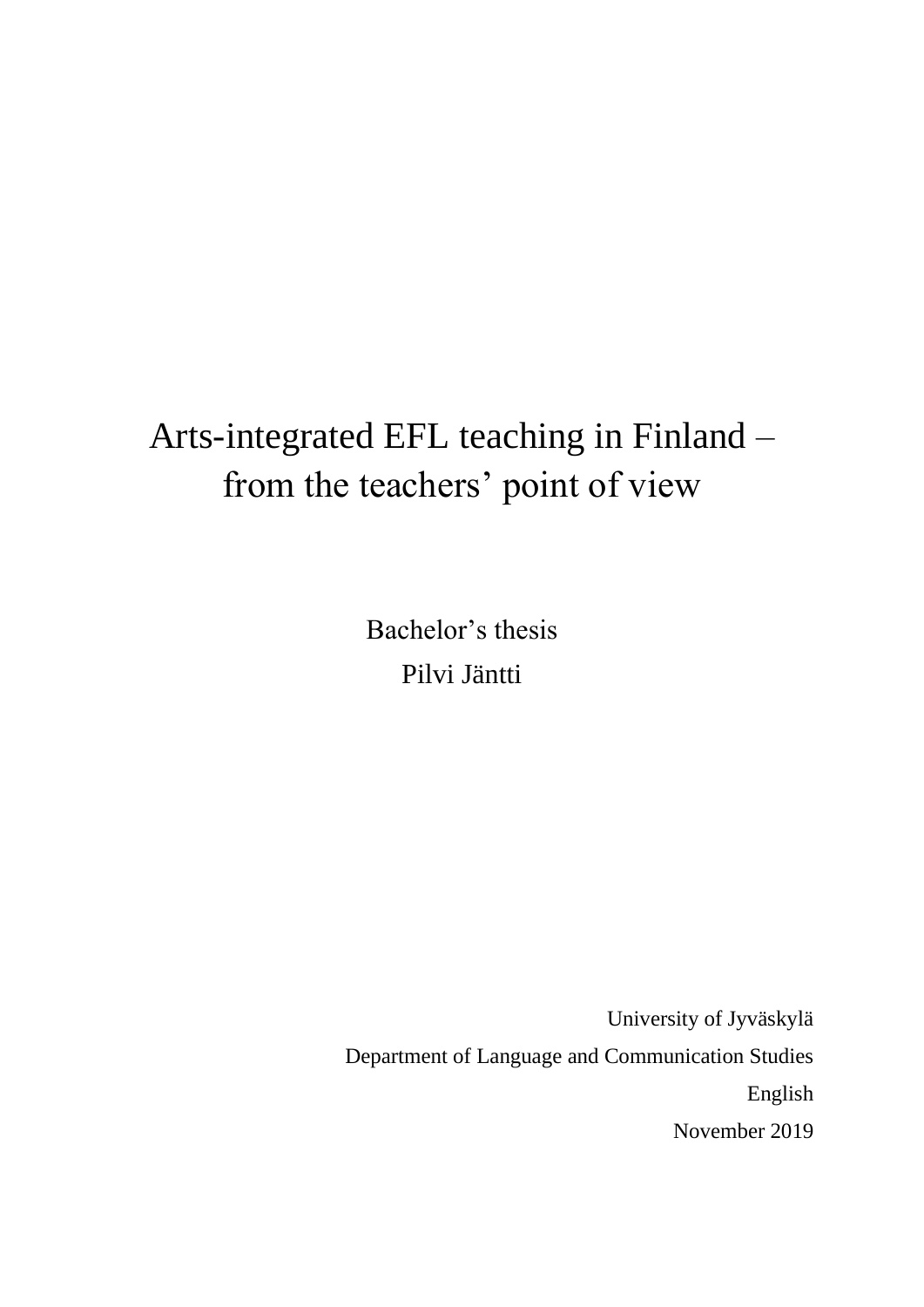# **JYVÄSKYLÄN YLIOPISTO**

| Tiedekunta - Faculty<br>Humanistinen tiedekunta                                                                                                                                                                                                                                                                                                                                                                                                                                                                                                                                                                                                                                                                                                                                                                                                                                                                                                                                                                                                                                                                                                                                                                                                                                                                                                                                                                                                                                                                                                                                                                                                                                      | Laitos - Department<br>Kielten laitos     |  |  |
|--------------------------------------------------------------------------------------------------------------------------------------------------------------------------------------------------------------------------------------------------------------------------------------------------------------------------------------------------------------------------------------------------------------------------------------------------------------------------------------------------------------------------------------------------------------------------------------------------------------------------------------------------------------------------------------------------------------------------------------------------------------------------------------------------------------------------------------------------------------------------------------------------------------------------------------------------------------------------------------------------------------------------------------------------------------------------------------------------------------------------------------------------------------------------------------------------------------------------------------------------------------------------------------------------------------------------------------------------------------------------------------------------------------------------------------------------------------------------------------------------------------------------------------------------------------------------------------------------------------------------------------------------------------------------------------|-------------------------------------------|--|--|
| Tekijä – Author<br>Pilvi Jäntti                                                                                                                                                                                                                                                                                                                                                                                                                                                                                                                                                                                                                                                                                                                                                                                                                                                                                                                                                                                                                                                                                                                                                                                                                                                                                                                                                                                                                                                                                                                                                                                                                                                      |                                           |  |  |
| Työn nimi - Title<br>Arts-integrated EFL teaching in Finland – from the teachers' point of view                                                                                                                                                                                                                                                                                                                                                                                                                                                                                                                                                                                                                                                                                                                                                                                                                                                                                                                                                                                                                                                                                                                                                                                                                                                                                                                                                                                                                                                                                                                                                                                      |                                           |  |  |
| Oppiaine - Subject<br>Englanti                                                                                                                                                                                                                                                                                                                                                                                                                                                                                                                                                                                                                                                                                                                                                                                                                                                                                                                                                                                                                                                                                                                                                                                                                                                                                                                                                                                                                                                                                                                                                                                                                                                       | Työn laji - Level<br>Kandidaatintutkielma |  |  |
| Aika – Month and year<br>Marraskuu 2019                                                                                                                                                                                                                                                                                                                                                                                                                                                                                                                                                                                                                                                                                                                                                                                                                                                                                                                                                                                                                                                                                                                                                                                                                                                                                                                                                                                                                                                                                                                                                                                                                                              | Sivumäärä – Number of pages<br>24         |  |  |
| Tiivistelmä - Abstract                                                                                                                                                                                                                                                                                                                                                                                                                                                                                                                                                                                                                                                                                                                                                                                                                                                                                                                                                                                                                                                                                                                                                                                                                                                                                                                                                                                                                                                                                                                                                                                                                                                               |                                           |  |  |
| Tämän tutkielman aiheena on taideintegroitu englannin kielen opetus. Tarkemmin, tutkielma tarkastelee kuinka<br>erilaiset taiteen tuottamisen muodot kuten piirtäminen, maalaaminen, muotoilu ja muut kädentaidot ovat osana<br>englannin kielen opetusta Suomessa. Tutkimusten mukaan taideintegroitu opetus vahvistaa muun muassa<br>oppijoiden aloitekykyä, motivaatiota, luovuutta ja ajattelukykyä ja on yhteydessä parempiin oppimistuloksiin, joita<br>voi yhdistää luokkahuoneen ulkopuolisiin, oikean maailman ilmiöihin luontevasti. Opettajilla taideintegroitu opetus<br>on myöskin yhteydessä motivaation kohenemiseen, luovuuteen ja työskentelyn iloon. Tämän tutkielman tavoitteena<br>onkin toimia keskustelun avauksena samalla saaden selville minkälaisia kokemuksia, ajatuksia ja mielipiteitä<br>englantia opettavilla opettajilla on kuvaamataiteen integroinnista englannin kielen opetuksessa.<br>Tutkimuksen aineisto koostuu viiden opettajan teemahaastatteluista, joissa etukäteen mietityt teemat toimivat<br>haastattelun pohjana antaen samalla tilaa haastateltavien omille havainnoille. Teemoja olivat 1) opettajien<br>henkilökohtaiset uskomukset ja mielipiteet taideintegroidusta englannin kielen opetuksesta kuin myös oppiainerajat<br>ylittävästä opetuksesta yleisesti, 2) taideaineiden käyttö opettajien omissa luokkahuoneissa, ja 3) hyödyt ja haasteet<br>taiteen integroinnista englannin kielen opetuksessa. Teemahaastattelu valittiin tutkimusmenetelmäksi, jotta<br>taideaineiden integroinnista ilmiönä saataisiin syvällisempää ja henkilökohtaisempaa tietoa, varsinkin kun ilmiönä<br>se on vähemmän tunnettu ja tutkittu. |                                           |  |  |
| Tutkimustulokset osoittivat, että taideaineiden integrointi osaksi englannin kielen opetusta oli tutkittaville vieras<br>ilmiö, vaikkakin yleisemmällä tasolla heillä oli varsin positiivisia tuntemuksia aiheesta. Kuitenkin taideaineiden<br>varsinainen integrointi heidän omissa luokkahuoneissaan tuntui tutkittaville monin tavoin haasteelliselta – esteitä<br>olivat muun muassa ajan ja resurssien vähyys, muiden opettajien mielipiteet ja tavat opettaa, oppilaiden<br>haasteelliset suhtautumiset taideintegroituun opettamiseen, perusopetuksen opetussuunnitelma, työskentely pienellä<br>koululla ja tutkittavien oma suhde taideaineisiin. Erityisesti muiden opettajien kanssa tehtävä yhteistyö oli<br>tutkittaville olennaista onnistuneessa taideintegroidussa englannin kielen opetuksessa.                                                                                                                                                                                                                                                                                                                                                                                                                                                                                                                                                                                                                                                                                                                                                                                                                                                                     |                                           |  |  |
| Tutkimuksen pienen otoksen vuoksi tutkielma toimii erityisesti keskustelunavauksena taideaineiden ja luovuuden<br>tärkeyden määrittelylle ja onnistuneen taideintegroidun kielenopetuksen toteutumiselle sekä yksittäisissä<br>luokkahuoneissa että laajemmin oppiainerajat ylittävässä kielenopetuksessa Suomessa.                                                                                                                                                                                                                                                                                                                                                                                                                                                                                                                                                                                                                                                                                                                                                                                                                                                                                                                                                                                                                                                                                                                                                                                                                                                                                                                                                                  |                                           |  |  |
| Asiasanat – Keywords English, cross-curricular education, arts-integrated EFL teaching and learning, visual arts                                                                                                                                                                                                                                                                                                                                                                                                                                                                                                                                                                                                                                                                                                                                                                                                                                                                                                                                                                                                                                                                                                                                                                                                                                                                                                                                                                                                                                                                                                                                                                     |                                           |  |  |
| Säilytyspaikka – Depository JYX                                                                                                                                                                                                                                                                                                                                                                                                                                                                                                                                                                                                                                                                                                                                                                                                                                                                                                                                                                                                                                                                                                                                                                                                                                                                                                                                                                                                                                                                                                                                                                                                                                                      |                                           |  |  |
| Muita tietoja – Additional information                                                                                                                                                                                                                                                                                                                                                                                                                                                                                                                                                                                                                                                                                                                                                                                                                                                                                                                                                                                                                                                                                                                                                                                                                                                                                                                                                                                                                                                                                                                                                                                                                                               |                                           |  |  |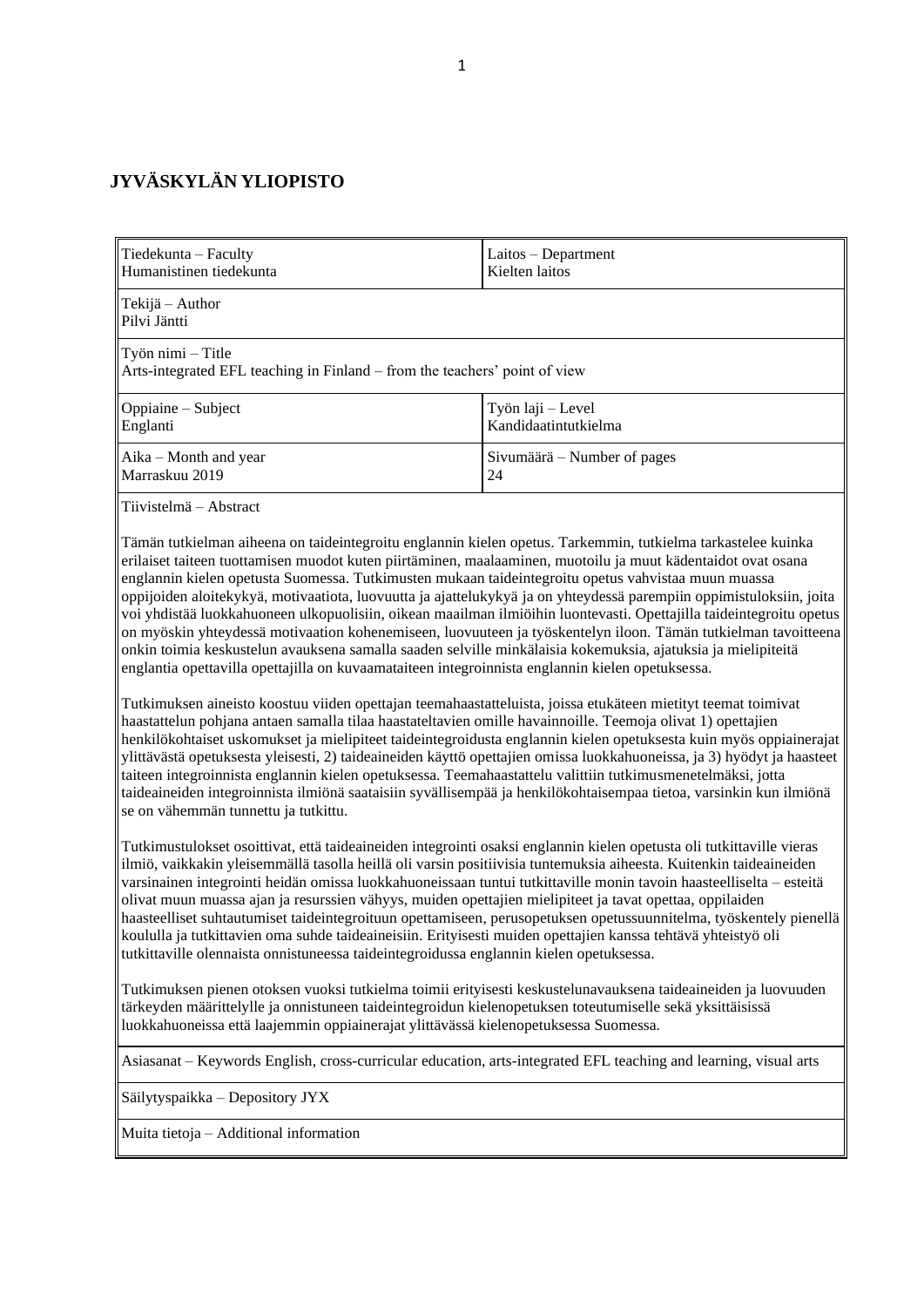# **TABLE OF CONTENTS**

| <b>1 INTRODUCTION</b>                                                                      | 3              |
|--------------------------------------------------------------------------------------------|----------------|
| <b>2 BACKGROUND</b>                                                                        | 4              |
| 2.1 Crossing school-subject boundaries                                                     | $\overline{4}$ |
| 2.2 Art beside informational content material                                              | 6              |
| 2.3 A creative English language teacher                                                    | 7              |
| 2.4 Scepticism towards creativity                                                          | 8              |
| 2.5 Creativity as a skill                                                                  | 9              |
| <b>3 THE PRESENT STUDY</b>                                                                 | 10             |
| 3.1 The aim of the study                                                                   | 10             |
| 3.2 Data and Methods of Analysis                                                           | 11             |
| 3.3 The participants                                                                       | 12             |
| <b>4 THE RESULTS</b>                                                                       | 13             |
| 4.1 The teachers' personal beliefs and attitudes about visual arts and arts-integrated EFL |                |
| teaching                                                                                   | 13             |
| 4.2 The way of using visual arts in the EFL teachers' own teaching                         | 15             |
| 4.3 The obstacles of integrating visual arts into EFL teaching                             | 16             |
| 4.4 The students' attitudes towards arts-integrated EFL teaching                           | 19             |
| <b>5 CONCLUSIONS</b>                                                                       | 20             |
| <b>6 SOURCES</b>                                                                           | 22             |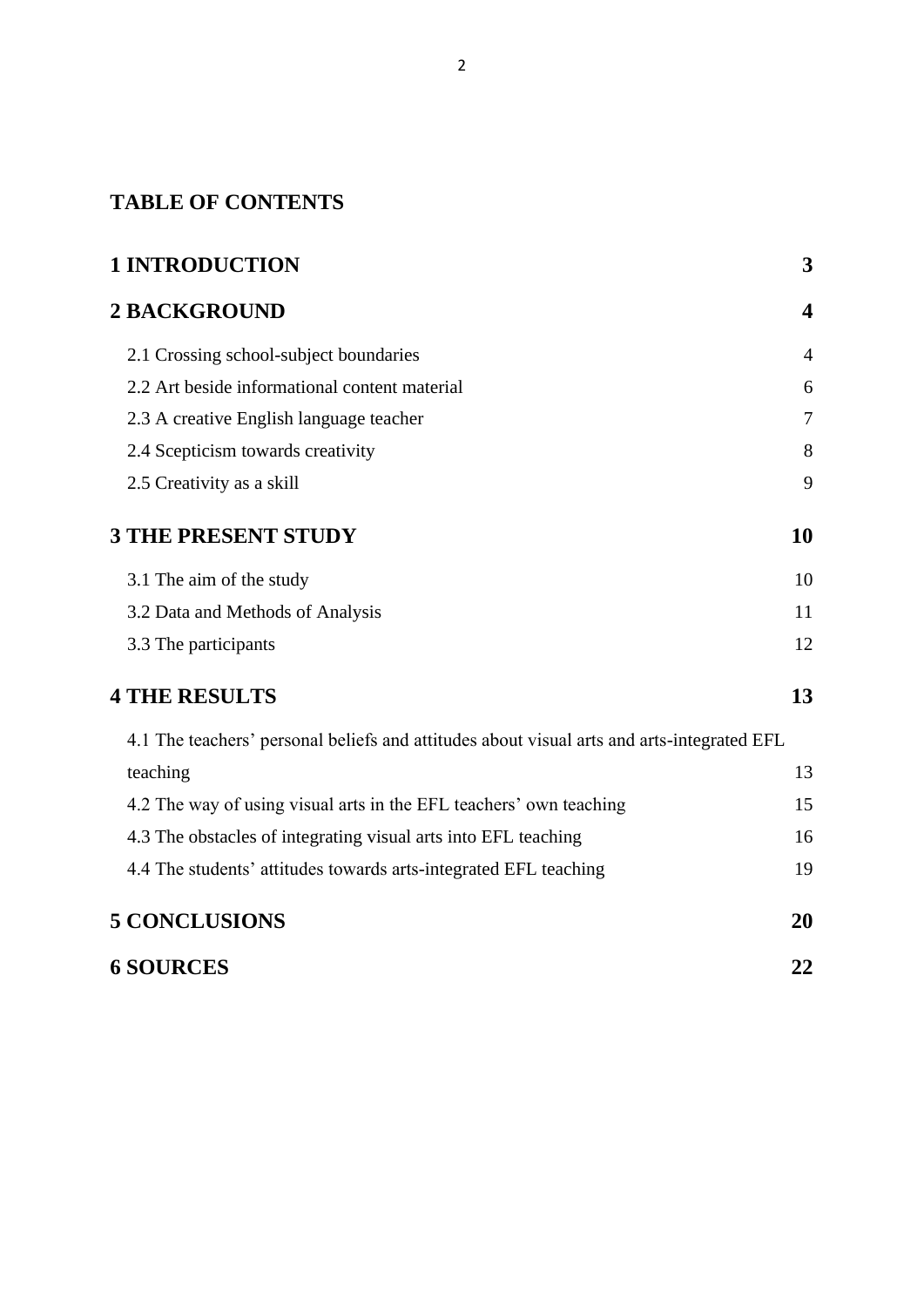# <span id="page-3-0"></span>**1 INTRODUCTION**

The topic of the present study is arts-integrated teaching of English as a foreign language (EFL). In other words, the present study explores how visual arts like drawing, painting, sculpture, and various other crafts are present in English language classrooms in Finland – from the teachers' point of view. Visual arts are often used when teaching children or beginner foreign language learners solely even though there are multiple positive aspects of combining creativity in a more advanced language learning and teaching. For example, studies made on the subject (see e.g. Agathopoulou, Mattheoudakis & Psaltou-Joycey 2014; LaGarry & Richard 2018; Demoss 2011; Fautley & Savage 2011; Krawiec 2014) have shown that arts-integrated teaching improves e.g. the students' autonomy, motivation, creativity and complex thought processes, resulting in better learning results that can be connected to real life contexts unlike in any non-arts integrated classrooms. Studies (ibid.) have also shown that once teachers attempt arts-integrated teaching they become motivated and invested in trying it again after seeing the impact that creative learning has on the students.

Even though arts-integrated teaching and learning has various positive aspects to education, it is challenging to implement in schools. Not only is arts-integrated language teaching and teaching materials rather difficult and time consuming to design and put into effect by individual teachers following strict timetables and learning aims, but it also consumes various resources from the schools' budgets (e.g. Breazeale 2015: 26; Nikula & Kääntä 2013; Sotiropoulou-Zormpala 2016: 43-54). Thus, the present study aims to find out Finland' EFL teachers' experiences and opinions about crossing school-subject boundaries in their own classrooms. Namely, how they define and describe the integration of English with visual arts, whether they have executed such cross-curricular activities in their own classrooms and how they manage and feel about cross-curricular education in their own EFL teaching.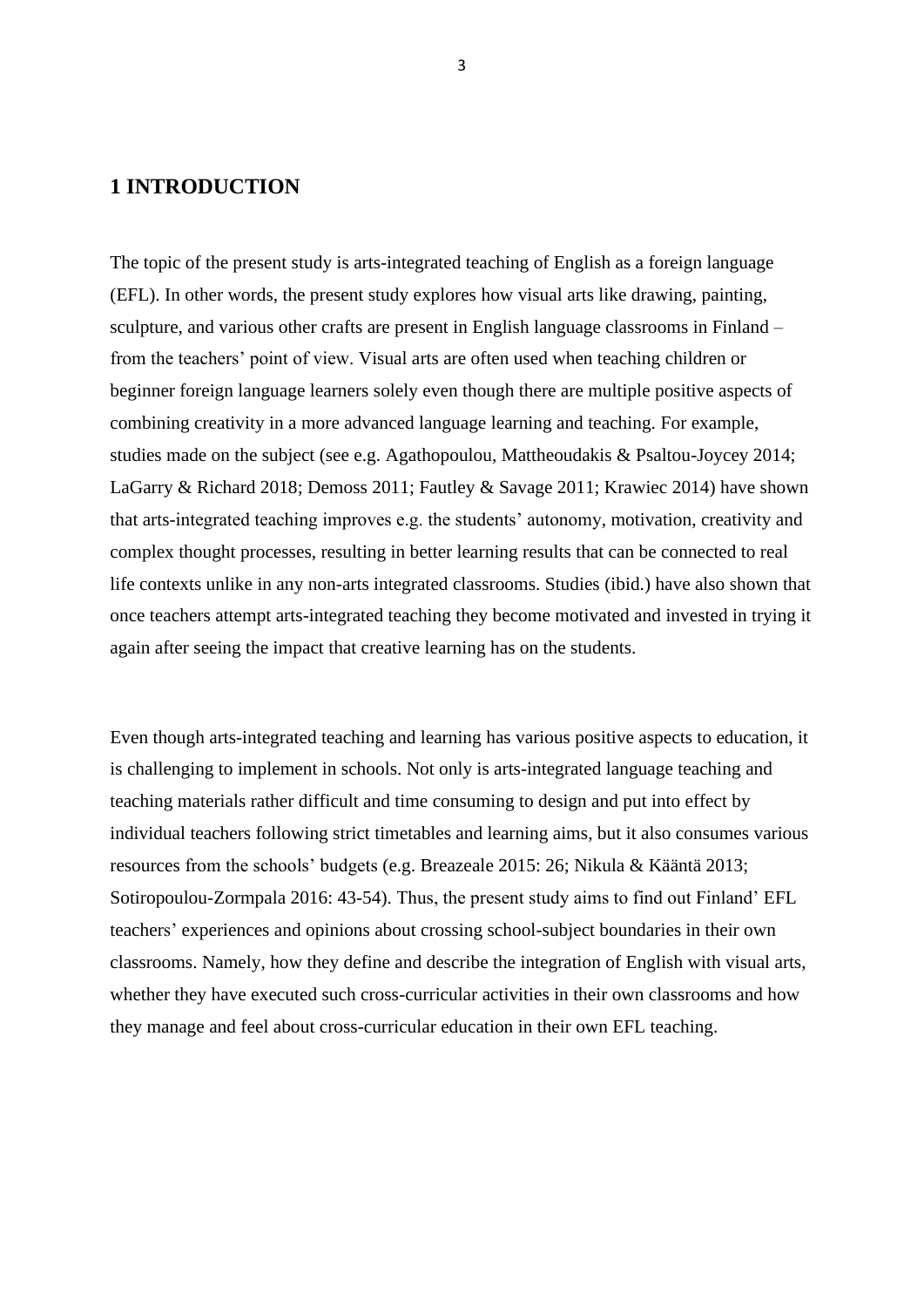# <span id="page-4-0"></span>**2 BACKGROUND**

Compiling recent studies about the subject in more detail, the background section of the present study will first define cross-curricular education and review the main points of using art as an integrated component from a more general, curricular wide view to specific environments in EFL teaching and learning. This entails the effects cross-curricular education has both on students and on teachers. Next, the background segment of the present study will address the status art has in education and how that affects the integration of arts into other school-subject domains. That also affects the teachers; thus, the present paper lastly discusses the experiences and beliefs teachers have about cross-curricular studies along with the benefits and challenges arts-integrated education induces in language instructors. The research cited will mostly consist of studies about art-integration in general instead of in language learning because not many specific studies have been made on the latter topic; nevertheless, some studies do exist and act as a layout for analysing and comparing.

## <span id="page-4-1"></span>2.1 Crossing school-subject boundaries

Traditionally, different school-subjects (such as languages, mathematics, history, art, etc.) have been kept apart from each other and taught in isolation from vistas of real-life contexts. Furthermore, teaching has been believed to be telling and learning to be remembering. For instance, foreign language learning has traditionally consisted mostly of memorizing rules and patterns without attaching them to actual language usage environments. Because of this, creativity can be intentionally disconnected from language teaching and learning as well as from other subject domains (Fautley & Savage 2011: 27; Freeman 2012: 10; Orban 2012: 12; Robinson 2012: 125.) Therefore, the concept of crossing school-subject boundaries in teaching and learning (also known as cross-curricular education or interdisciplinary studies in the field of education) is about discovering common aspects between different subject domains to build "an enriched pedagogy" that combines intelligence and skills from separate school-subject domains. It not only boosts individuals' autonomy, motivation and innovative abilities but also results in more holistic lessons and improves the curriculum as a whole by providing fresh perspectives to teaching and relevant challenges to learning (Agathopoulou, Mattheoudakis, & Psaltou-Joycey 2014: 2; Savage 2011: 8-9, as quoted by Fautley & Savage 2011: 1.) Cross-curricular education is quite a recent way of approaching teaching and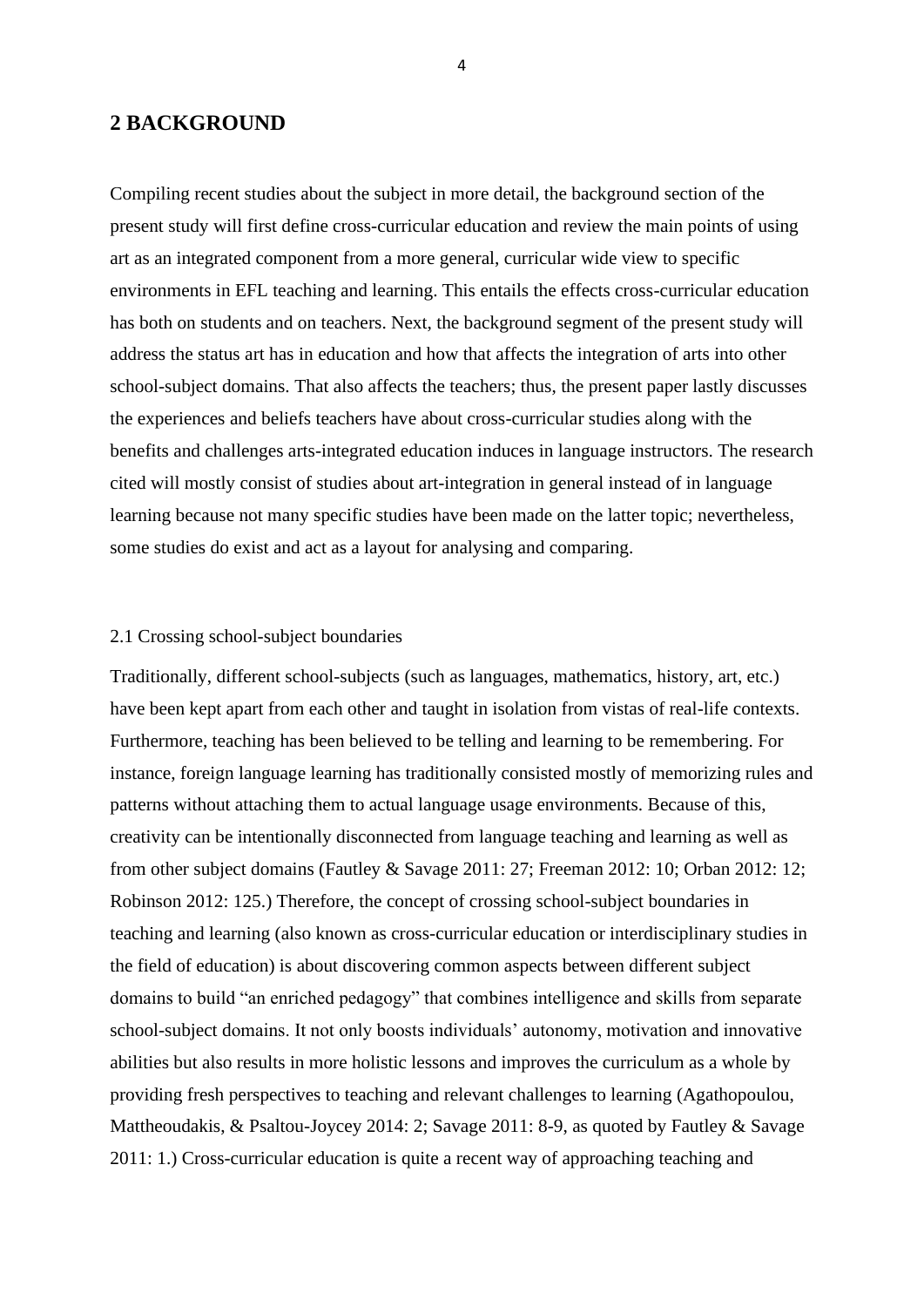learning which can be seen even today in many schools: school-subjects are often kept separated and the boundaries between them can be evident.

All subject domains play an equally important role in education, however not every schoolsubject is flawlessly suitable for combining with others while others are almost as made for each other. One such example is an activity from a study by Sotiropoulou-Zormpala (2016: 43-54), which combined mathematics with imaginative storytelling, theatre and physical movement. For the young children to fathom numbers, the children were asked to choose and then personify their favourite number, after which they enacted upon the stories they invented. According to Sotiropoulou-Zormpala (ibid.), the activity was received with satisfaction from both the teachers and the students.

Furthermore, some school-subjects have more connections to different subject domains than others. For instance, language can be regarded as a medium of communication, as a tool to connect all school-subjects, as stated by Krawiec (2014: 247-250). According to him, language enables the combining of all curriculum domains into activities that prepare the students for e.g. adapting to different contexts, real life communication, understanding, and suitable functioning in society. Art is also seen by Krawiec (ibid.) as a tool, yet with different abilities: art has the potential to e.g. develop students' critical and collaborative skills, encourage creativity, support individual personalization and enforce to observe the world from different perspectives. In short, while language can be a tool of communication, art can be a tool of expression. In education this indicates that both language and art could be efficiently combined with not only other school subject domains but also with each other.

One evidence of the promising marriage between languages and arts is known as *Chicago Arts Partners Education* (more commonly known as CAPE), which is an extensive research project that has worked on integrating arts into 37 schools' curriculums since 1992. After the program, in 1999, 19 schools continued into a veteran partnership. Among those schools, a few teachers in every school continued planning their teaching using arts-integrated methods while many schools adopted "*a teacher-as-artist*" model, which consisted of the teachers employing the partnerships' teachings in their lessons and improving themselves in various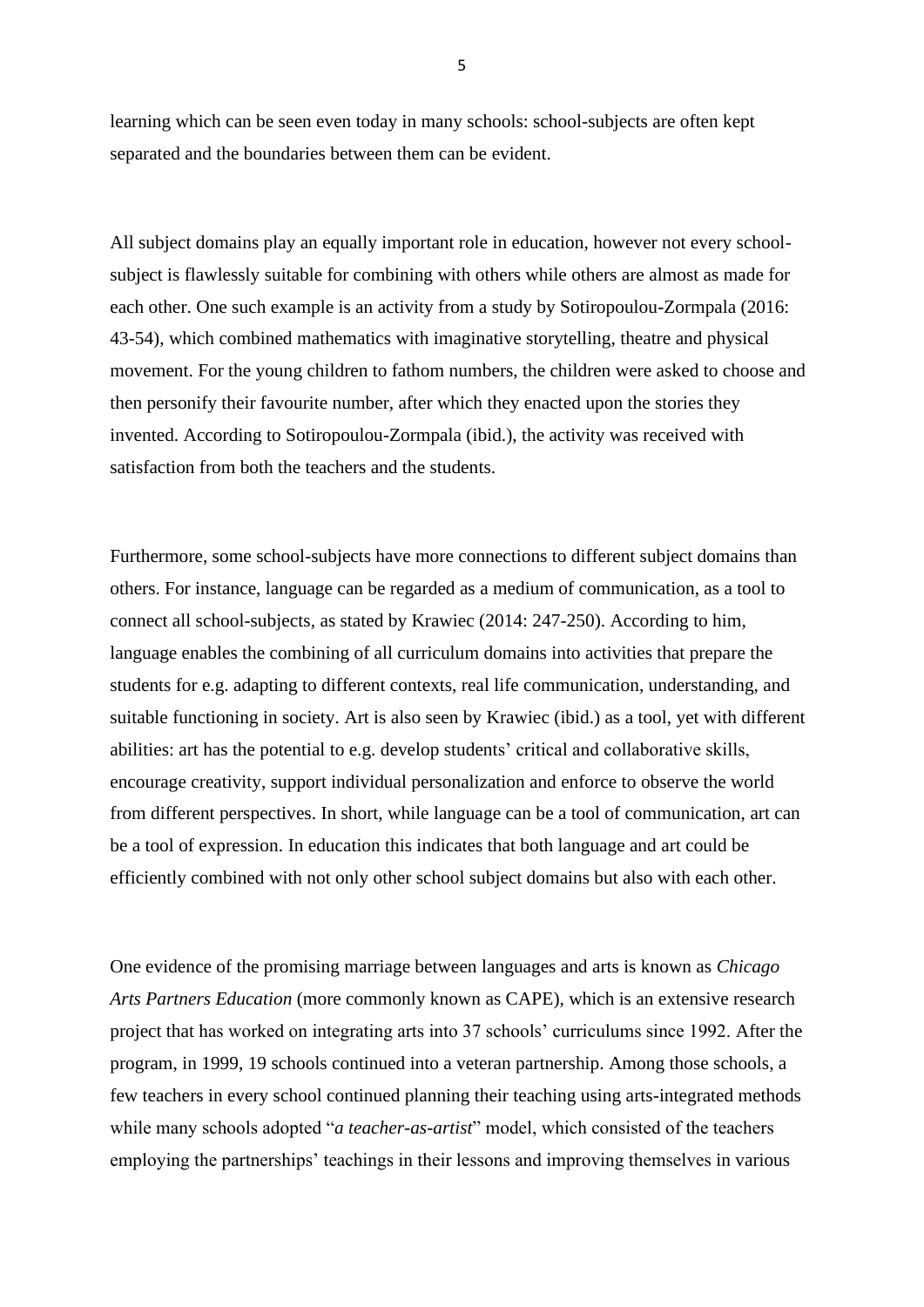art forms. Every school also had teachers who did not take part in the project, as expected in such a broad sampling (Demoss 2011: 2-3.) Nevertheless, this research project showed how using art as an integrated component has the remarkable potential of motivating teachers. Demoss (2011: 1) has further studied the veteran partnership portion of the CAPE, in this case how arts-integrated teaching differs from "non-arts" teaching. He found out that the artintegrated classrooms had improvements for students which were not seen in non-arts classrooms:

"Arts-integrated instruction: 1) created more independent and intrinsically motivated investments in learning, 2) fostered learning for understanding as opposed to recall of facts for tests, 3) transformed students' characterizations of" learning barriers" into "challenges" to be solved, and 4) inspired students to pursue further learning opportunities outside of class" (Demoss 2011: 1).

## <span id="page-6-0"></span>2.2 Art beside informational content material

There is no exact way to integrate art into other school domains but there are differences in the type of tool art serves as; this is because the topic of cross-curricular education contains various kinds of values from diverse beliefs about instructors' roles to opinions about schoolsubjects' importance, whereupon authoritative individuals in different learning environments act as decision-makers in establishing the fundamentals of the arts-integrated teaching and learning (Fautley & Savage 2011: 29). There is not a lot of studies or reports of how this de facto happens in schools among individual teachers, not even in Finland even though the subject of deepening learning with phenomenon-based teaching by crossing school-subject boundaries is an important part of the Finnish educational system (Nikla & Kääntä 2013).

Nevertheless, Demoss (2011: 7) reports that in art-integrated classrooms the academic and art content have different kinds of power dynamics –as a result, art serves different functions. According to him, if either one of the domains are prioritized (e.g. art and EFL), the other one tends to act as an "educational enhancement" instead of as an integrated part of the lesson. For example, if the focus is on the academic portion of the lesson, the arts segment serves only as a way to summarize content; if the focus is on arts, the academic content tends to be neglected. Furthermore, Sotiropoulou-Zormpala (2016: 43-54) argue that visual arts are generally used as a method to teach academic school subjects rather than being used as an

6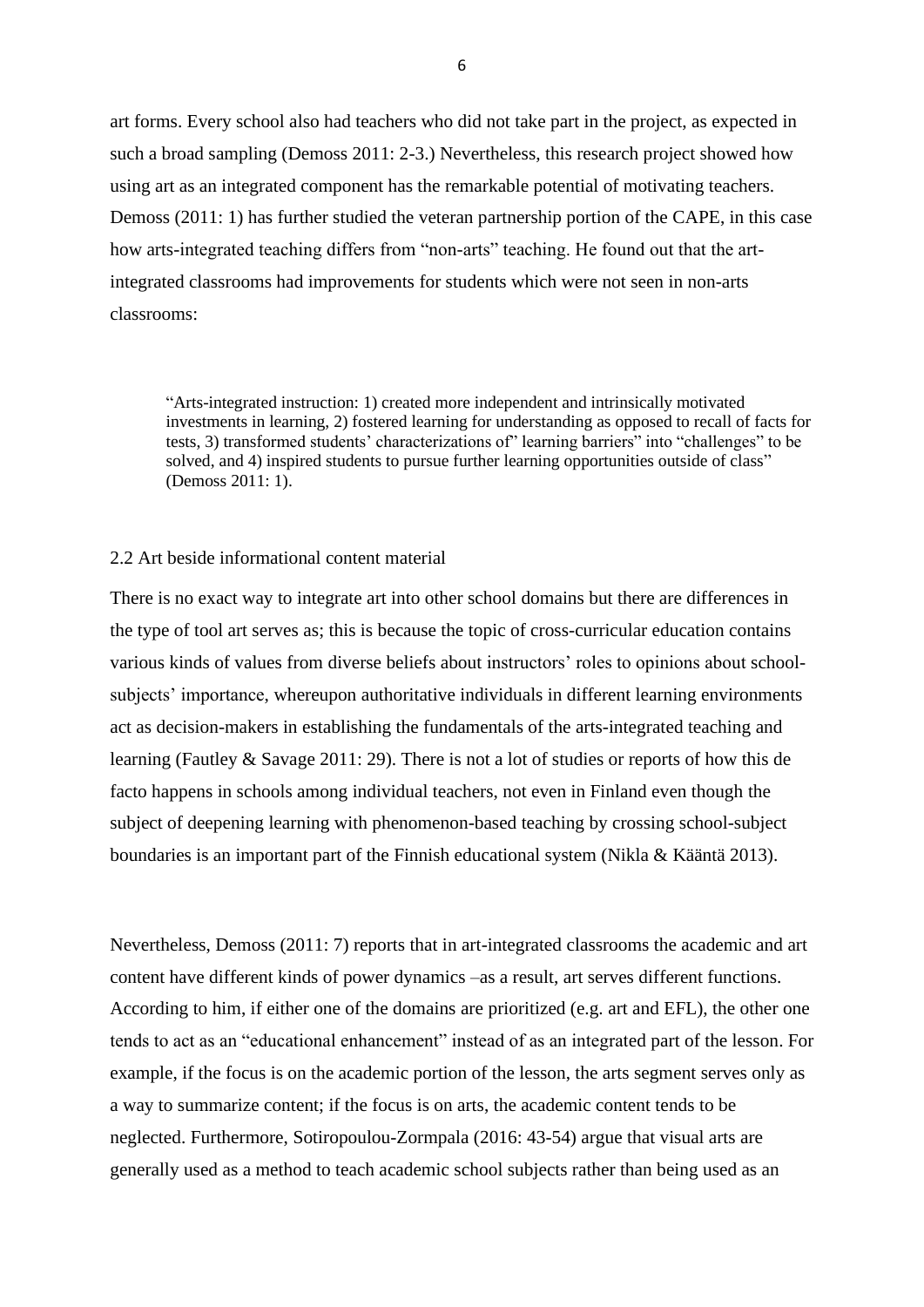equal part of the teaching and learning. According to her, the difference in power dynamics increases the more advanced the learners are and the more academic the subjects are.

#### <span id="page-7-0"></span>2.3 A creative English language teacher

For English language teachers, art has the potential of maintaining equilibrium in teaching between information-orientation and creativity (Rychter 2014: 161). Namely, art offers the traditional, passive language learning to become something more creative and active via expressive activity. The combination of arts and languages is not just randomly connected; according to Breazeale (2015: 19), visual arts and languages already have "an existing relationship" that allows the teachers to create specific language arts materials by finding those connections. This age-old relationship originates from the habit of describing and analysing art, which is central to the art processes. Language learning itself is also creative because using languages requires altering already learned language materials into actual language use in real life contexts; in a way, English can be seen an "arts-based subject", especially in interdisciplinary education. Furthermore, self-direction and learner autonomy are central concepts in EFL, leading to the teachers' task which is to foster those by offering a safe environment in which students can practise it through, for example, creative tasks. Creativity can be vastly personal and thus learning environments need to be safe and secure from the learners' point of view (Fautley & Savage 2011: 2; Freeman 2012: 11; Robinson 2012: 126; Ruffolo 2009: 58, cited in Scott-Monkhouse 2012: 111; Stevens 2011: 3, 100, as cited in Fautley & Savage 2011: 84, 107.)

In addition, both students and teachers could find joy and enjoyment in various kinds of integrated art forms. For example, LaGarry and Richard (2018: 146-157) state that the teachers in their study reported positivise feeling towards their own, arts-integrated work, while Irvin (2008: 10-11) comments that her two-year program of EFL teaching via art for Korean students was a positive experience for both herself as a teacher and for her students; she integrated "hand on art activities" to her language teaching and observed that the students "seemed to really absorb the language activities while engaging— ". Moreover, Krawiec (2014: 260) describes that his students regarded a cross-curricular English lesson as "a very attractive and stimulating form of teaching", while Demoss (2011: 22-23), on the other hand, argues that even though the students truly enjoyed the arts-integrated lesson, their enjoyment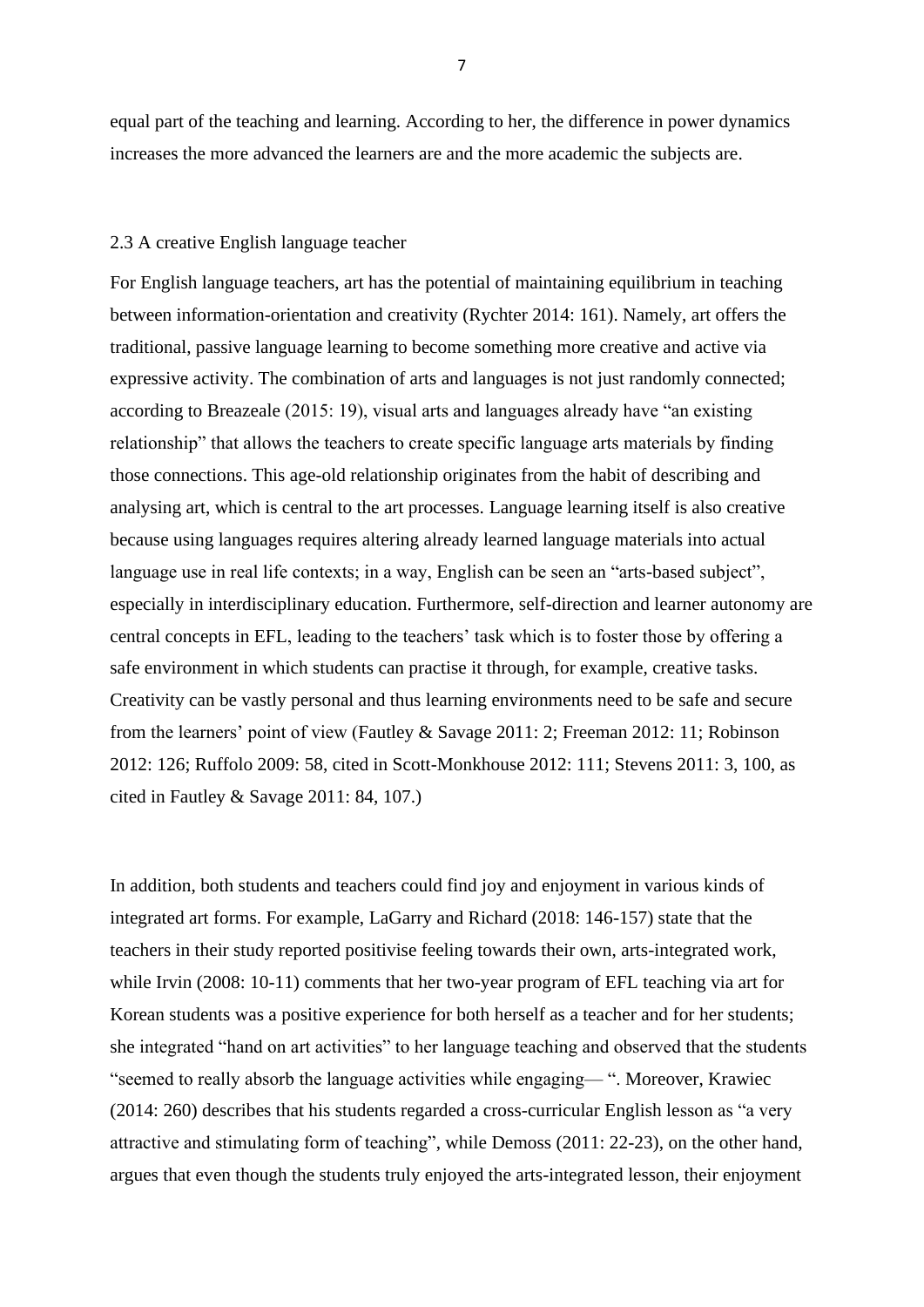was more than simple" fun"; it was challenging, demanding and active work which resulted in creative ways to process content and in the use of "more complex cognitive processes".

"– pupils' expressive language, both verbal and artistic, can be developed through crosscurricular approaches to teaching and learning within the arts which, whilst remaining faithful to their individual subject cultures, allows for natural playfulness on the part of the pupils (and, we hope, teachers) in forging cross-curricular links" (Fautley & Savage 2011: 106).

#### <span id="page-8-0"></span>2.4 Scepticism towards creativity

There is scepticism towards cross-curricular education and visual arts as an integrated component in learning and teaching even though creative, arts-integrated learning and teaching has proven to have numerous benefits to it. Some teachers view cross-curricular teaching materials as extravagant and some see art as just bringing amusement to the classroom without any real impact on learning. Arranging holistically well-thought crosscurricular classroom practices can also be plainly thought as troublesome, additional work as it can rapidly devour the teachers' time and vigor. Moreover, in addition to teachers' preferences, there are external forces which complicate the task of designing learning materials and classroom scheduling; those forces include e.g. the national curriculum regulations and subject-specific norms. For this reason, it is important that teachers don't feel "obliged to do all the work and then present it to learners as 'entertainment' for 'approval'" (Bolt 2014: 225; Fautley & Savage 2011: 8, 56, 76; Nikula & Kääntä 2013.)

However, there exists an arts integration framework for rural schools called *The Perpich Arts Integration Project* (LaGarry & Richard 2018: 146-157). The project lasted three years, during which LaGarry and Richard (ibid.) found out that the teachers in rural schools struggled with creativity and imagination when planning arts-integrated education. These derived from e.g. time constraints, multiple roles and a larger workload put on a single teacher, a shortage of proper equipment and a disconnection from professional networks. *The Perpich Arts Integration Project* included forming teams of teachers among the participants, exploring arts integration via workshops, planning backward when designing arts-integrated curriculum, teaching the students, reflecting informally and formally on work, and sharing learning with other participating teachers. According to LaGarry and Richard (ibid.), the results of the project were vastly positive, as most of the teachers stated that their professional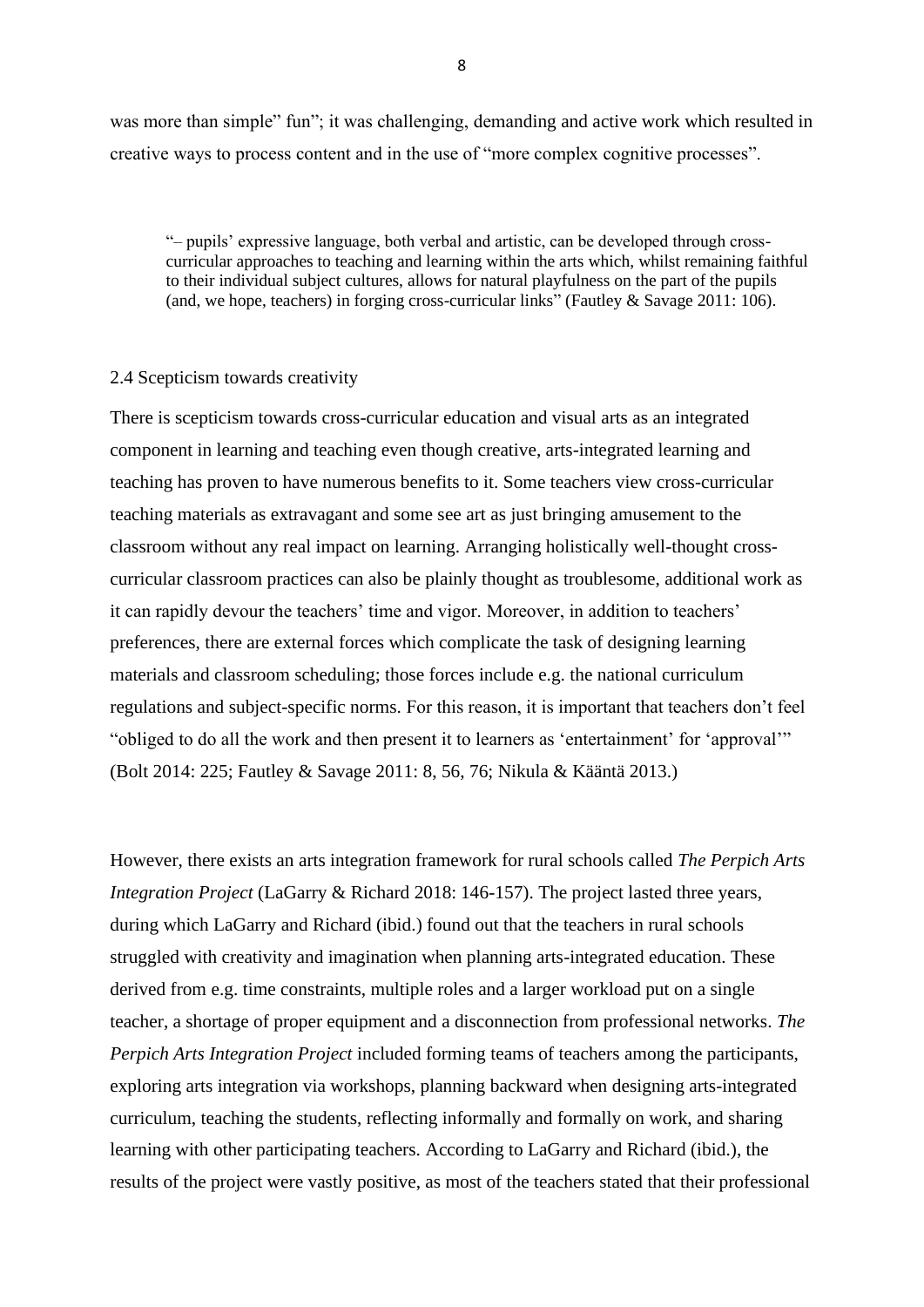lives developed constructively and positively; without the limitations these rural teachers were accustomed to, they were able to awaken their creativity and improve their abilities in designing, implementing, and evaluating arts-integrated education in order to enhance learning.

As could be seen from the previous study, traditionally school lessons are content-oriented, which means that especially from middle-school and onwards there is not much room for any kinds of aesthetic creativity when the schedules are strict and the amount of information that needs to be taught and learned is vast. However, Breazeale (2015: 26) argues that the limited status that art has in schools is because its benefits are often not easily noticed, especially when compared to some more straightforward school-subjects like mathematics and history where the gains are usually effortlessly identified e.g. via tests or exams. Other counterarguments against art-integrated classrooms seize the fact that not enough research has been made on the cognitive growth of the learners (Demoss 2011: 21). Consequently, beliefs and insufficient research results influence the decision-makers in education, resulting in cuts in budgets and a decline in already limited status of visual arts in schools (Breazeale 2015: 26).

## <span id="page-9-0"></span>2.5 Creativity as a skill

However, not every teacher is willing to try out art-integrated teaching methods and not every learner feels comfortable with using arts to learn content. For example, LaGarry and Richard (2018: 146-157) reports that some students in their arts integration program expressed demotivation, frustration, and exhaustion in the arts-enhanced classrooms. While art integrated classroom might not be preferable for all types of learners and instructors, De Bono (2007: 2, quoted in Robinson 2012: 126) argues that "creativity is a skill that can be learned, developed and applied". Cervini (2012: 299) agrees by stating that creativity is a natural part of human beings and thus should be learned and taught in all school-domains – through arts, for instance.

What's more, Demoss (2011: 8, 19) points out that in his study the students who felt like the art element itself was "hard" didn't see it as an obstacle but as a challenge. In addition, he

9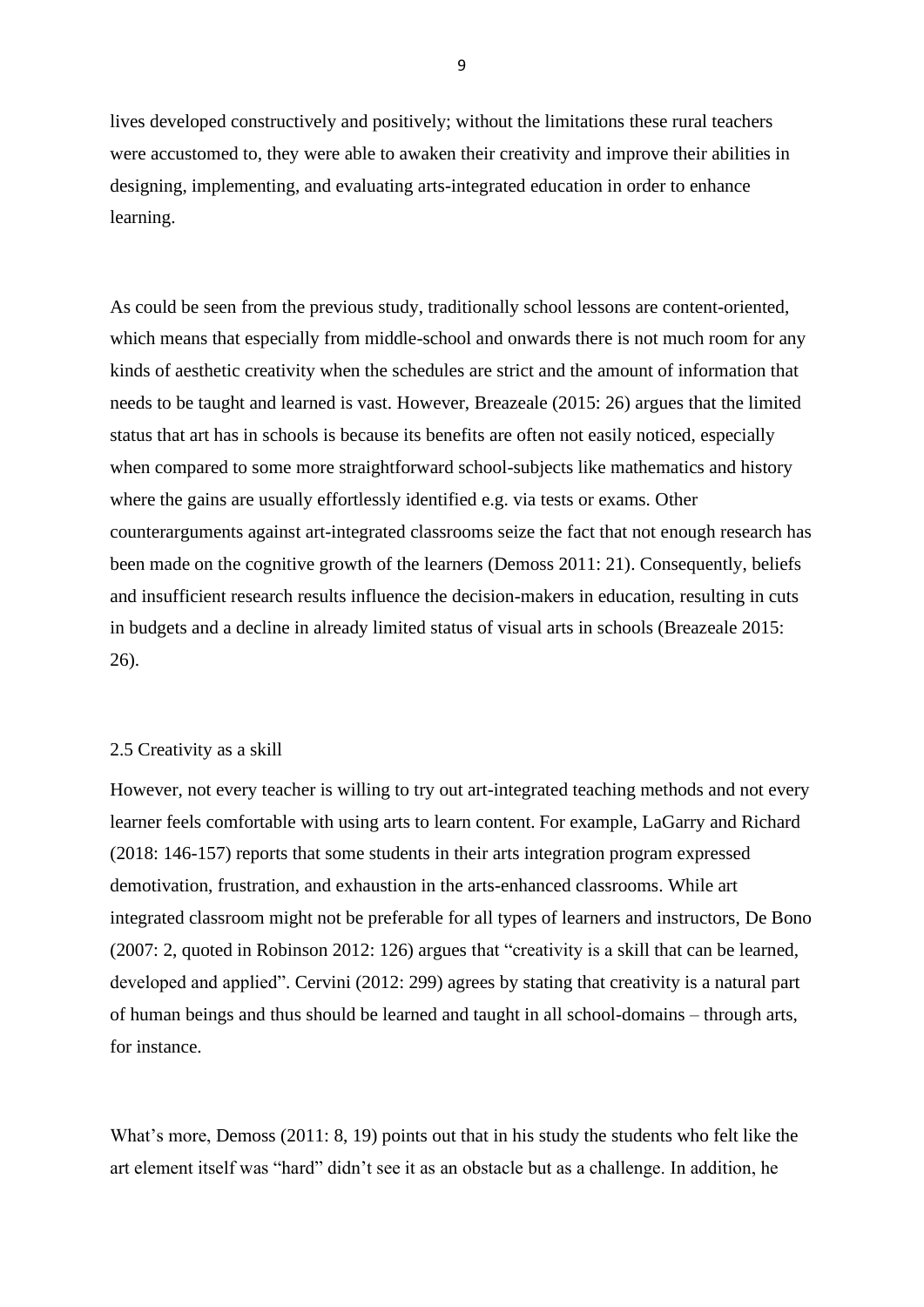observed that "even shy and limited English proficient students participated fully in front of their classmates" and students with self-control complications "redirected energies in more acceptable ways". Hence, art should not be assumed as something that is suitable only to particular types of individuals, but rather as an opportunity to teachers and students to try out creative, cross-curricular classroom practises.

# <span id="page-10-0"></span>**3 THE PRESENT STUDY**

#### <span id="page-10-1"></span>3.1 The aim of the study

The present study aims to find out about Finland's middle schools' English as a foreign language (EFL) teachers' experiences and opinions about integrating visual arts into the teaching and learning of EFL in their own classrooms.

The research questions of the present study are the following:

1. What kind of beliefs and attitudes the EFL teachers have about arts-integrated classroom practices?

2. What are the benefits and challenges of arts-integrated EFL teaching according to the teachers?

3. What kind of functions visual arts serve in the EFL teachers' own classrooms?

The present study is particularly interested in the experiences and reasonings of EFL teachers teaching grades 7-9 specifically because studies and research about arts-integrated language classrooms in those educational levels are scarce while creative, arts-integrated teaching and learning in primary school is well documented. Presently there are no commonly accepted, generalized precept of how to combine visual arts and English in EFL teaching, hence one aim of the present study is to discover whether the participants have de facto implemented such cross-curricular activities in their own teaching – and how. How teachers implement visual arts in their own classrooms and talk about the subject can entail attitudes and beliefs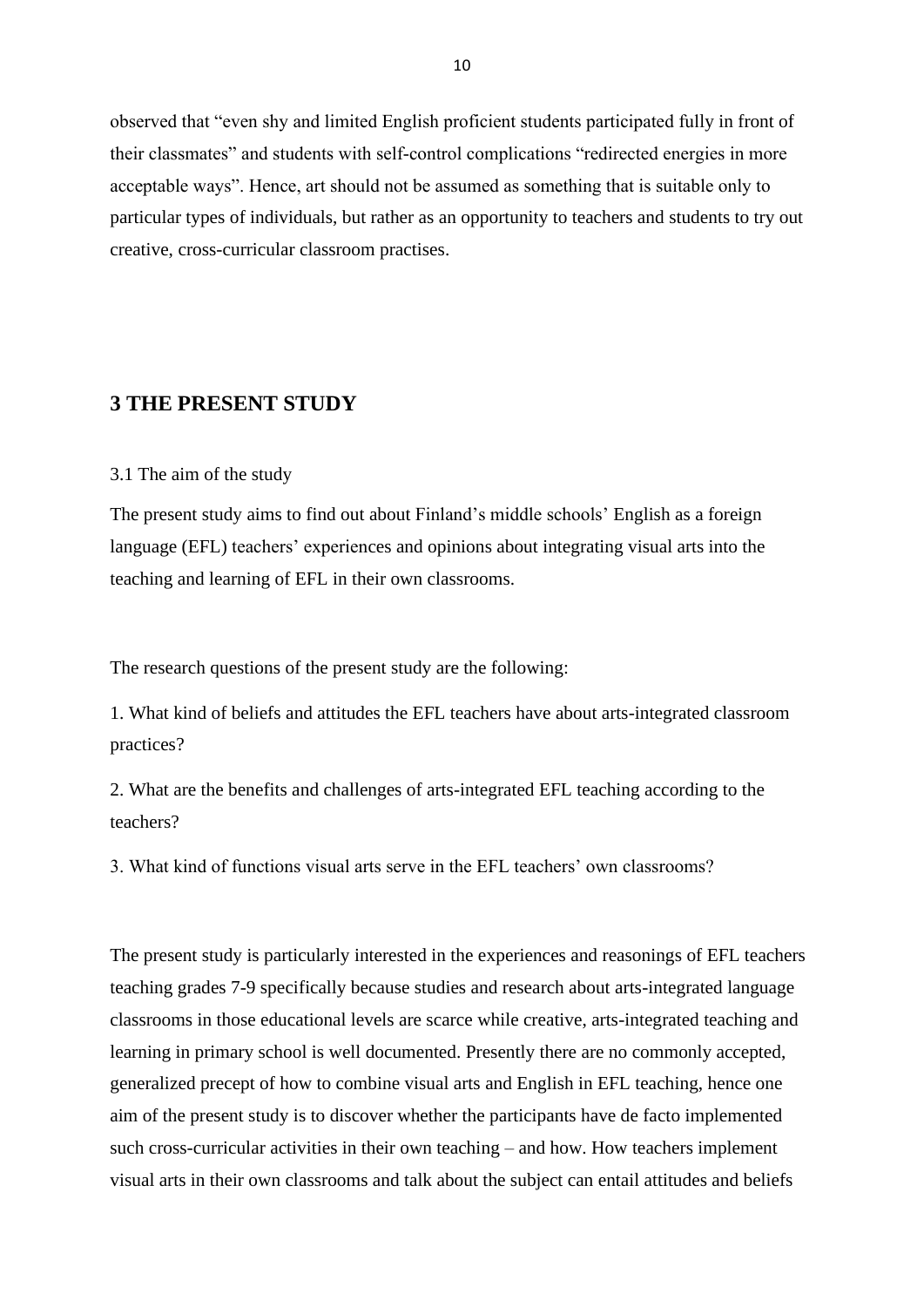they have towards the subject. Moreover, the findings of the present study may bring forth discussion on further improving language classroom practices and teaching methods through visual arts.

### <span id="page-11-0"></span>3.2 Data and Methods of Analysis

A semi-structured interview was chosen as the method for gathering information in the present study because it is a hybrid method which allows for variety in the interview structure to obtain both specific information about the research questions as well as additional information brought up by the participants (Galletta 2012). Hence, the interview questions in the present study were set up in a way to acquire qualitative data specifically about artintegrated EFL teaching while accommodating the participants with enough space to bring up instinctual issues around the subject. In the present study the semi-structured interview follows themes selected beforehand in pursuance of enough structure in the actual interview process. A pilot study was conducted to ensure that these themes and the structure of the interview managed to answer the research questions. However, in semi-structured interviews researcher-participant reciprocity and researcher reflexivity occurring during and within the interviews affects the outcomes of the interviews (Galletta 2012). Therefore, the inexperience of the researcher as an interviewer in the present study ought to be acknowledged.

The analysis methods used in the present study are both deductive and inductive content analysis; the deductive content analysis tests a hypothesis via investigation, while inductive content analysis commences with observations that are proposed into hypotheses (Dudovskiy: n.d.). In other words, the deductive approach offers certain themes to follow during the interview while inductive approach allows the interviewees to candidly convey their thinking on the subject. Furthermore, in inductive content analysis resulting theories or themes cannot be determined in advance, which means that all the previous information, observations and theories should not affect the analysis process though it should be noted that perfectly objective observations are almost impossible to implement (Thomas 2006: 237-238, 246; Tuomi & Sarajärvi 2018.) Arts-integrated English language teaching and learning in middle school is a topic without inclusive fundamentals, which makes it suitable for using deductive and inductive content analysis both in order to obtain comprehensive data on the subject.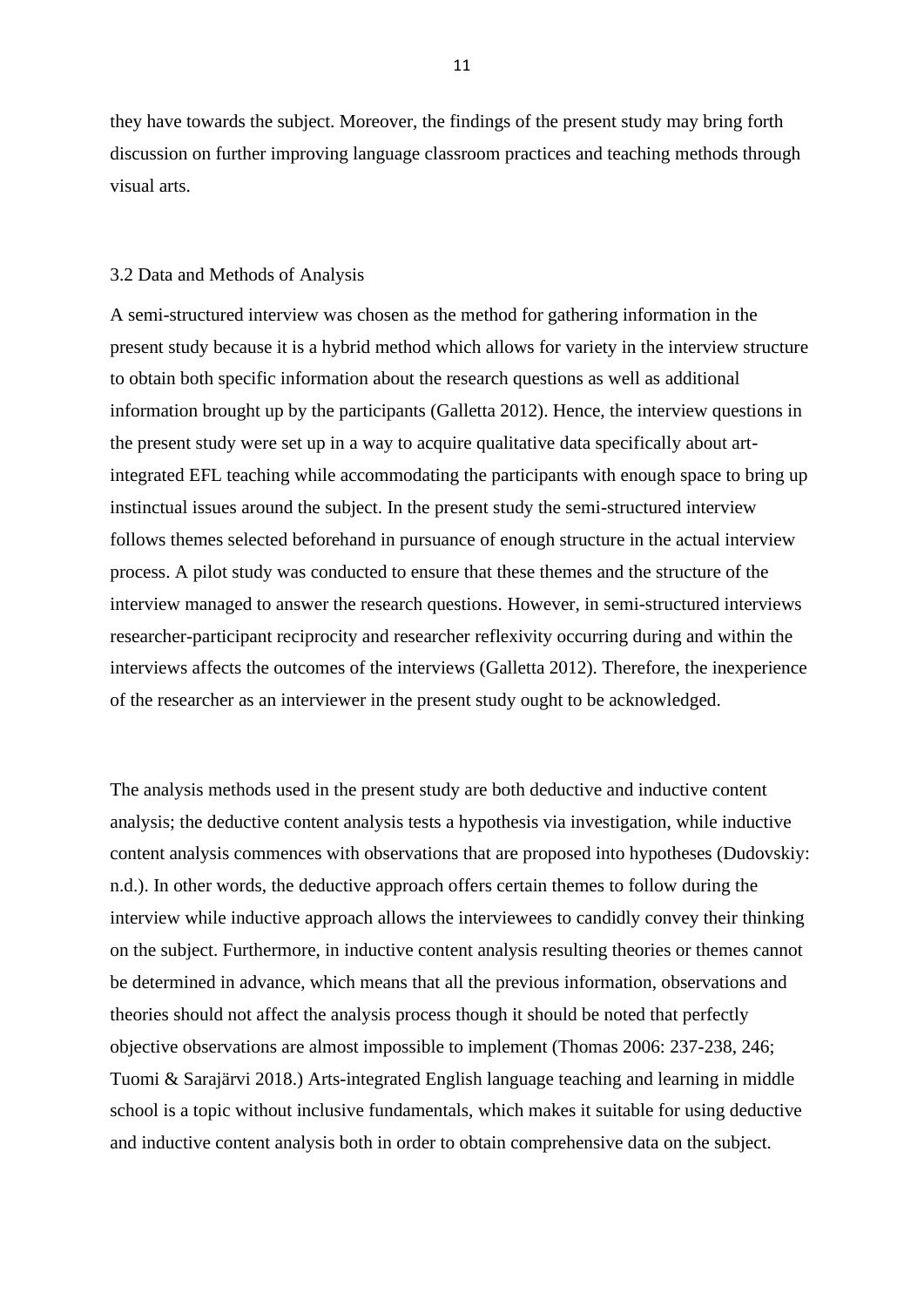The research questions of the present study narrow the structure of the data gathering thus guide the semi-structured interview process with certain themes. The themes in the present study are 1) the teachers' personal beliefs and attitudes about visual arts and arts-integrated EFL teaching as well as cross-curricular education in general, 2) the way of using visual arts in the EFL teachers' own teaching, and 3) the benefits and obstacles of integrating visual arts into EFL teaching. Moreover, within those themes are subthemes like experiences, descriptions, opportunities, and feelings. These themes were composed from the prior research, where the question of the teachers' own thoughts and beliefs on the subject especially was seen as important (see e.g. Demoss 2011; LaGarry & Richard 2018; Sotiropolou-Zormpala 2016).

# <span id="page-12-0"></span>3.3 The participants

The participants of the present study are Finnish EFL teachers working in three different smaller schools in Central Finland's basic comprehensive schools' grades 7-9, a.k.a. middle school, and upper secondary school. The vital part of choosing them was the work experience in teaching EFL at comprehensive schools but also the willingness to participate; for the present study, over sixty teachers were contacted yet only the following five answered. Thus, the participating teachers are all females and renamed teacher A, B, C, D and E in random order for protecting their anonymity. Their work experience varies from 6 to 29 years and the languages they teach can be seen below.

| Name      | $Language(s)$ taught    | Work experience in years |
|-----------|-------------------------|--------------------------|
| Teacher A | English                 |                          |
| Teacher B | English, French, German | 29                       |
| Teacher C | English, Swedish        | 11                       |
| Teacher D | English, Swedish        | 26                       |
| Teacher E | English, German         | 6                        |

*Table 1: Participants in the present study*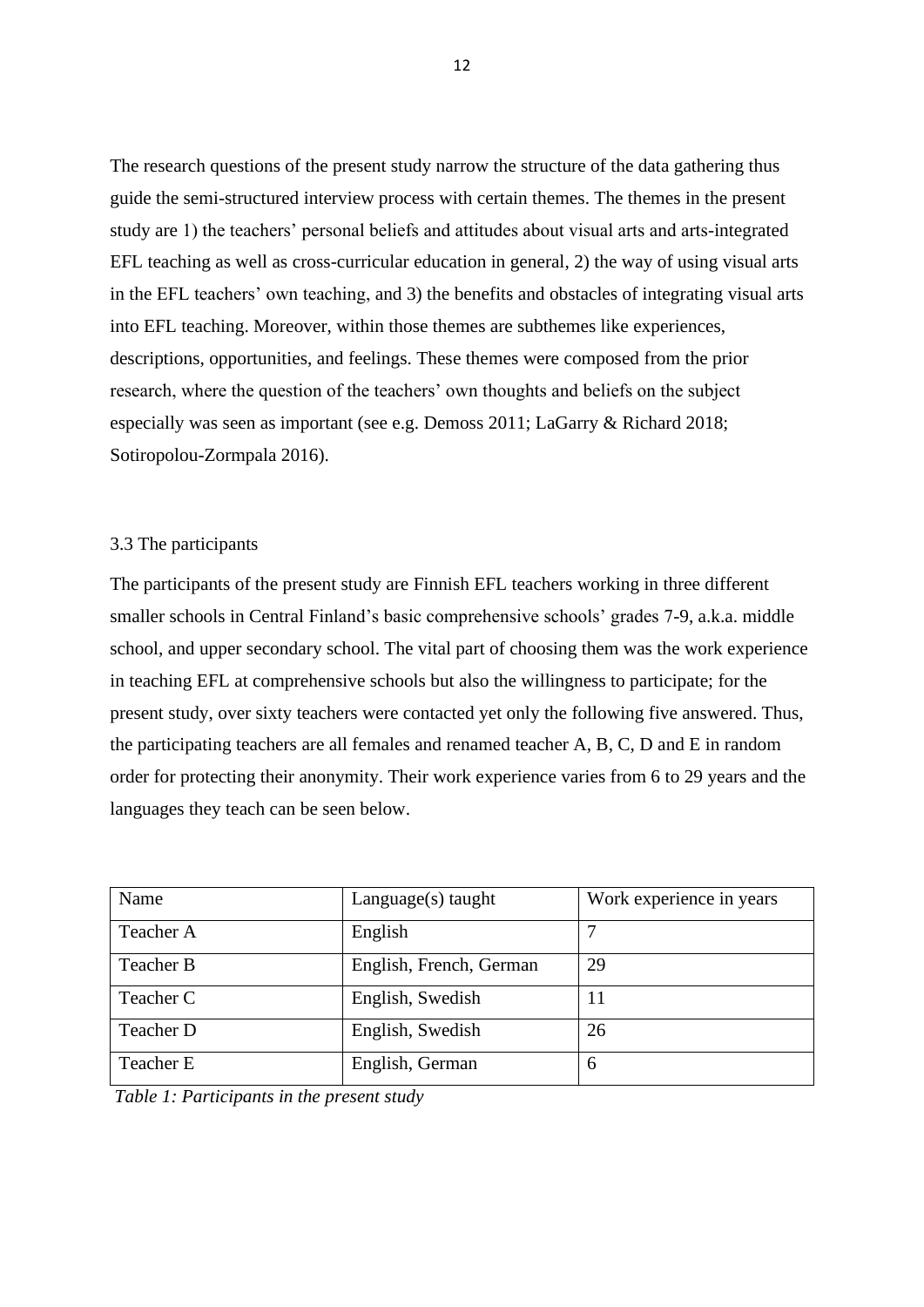The participants were approached via email, after which the interviews were concluded in March 2019. All the participants are Finnish with Finnish as their first language, wherefore the interviews were implemented in Finnish to prevent the language from impeding communication and to keep the interviews as relaxed as possible. The interviews were approximately fifteen minutes long, and they were recorded and transcribed. Then relevant categories were created in the pursuance of the research questions of the present study, after which compatible and repetitive key words appearing in the interviews could be discovered and their frequency counted (Denscombe 2014). To support these categories and key words, the significant portions of the interviews were translated into English and then presented among the results.

# <span id="page-13-0"></span>**4 THE RESULTS**

The findings of the present study will be presented and discussed in more detail according to the themes both prepared for the interview and discovered from the data. Those themes are 1) the teachers' personal beliefs and attitudes about visual arts and arts-integrated EFL teaching, 2) The way of using visual arts in the EFL teachers' own teaching, 3) the obstacles of integrating visual arts into EFL teaching, and 4) The students' attitudes towards artsintegrated EFL teaching. Inside those themes are occurring key words e.g. other teachers, time, the national curriculum, rural schools and teaching materials.

<span id="page-13-1"></span>4.1 The teachers' personal beliefs and attitudes about visual arts and arts-integrated EFL teaching

All of the participating teachers in the present study had positive attitudes towards crosscurricular teaching and learning in general, while considering arts-integrated EFL teaching to be quite a positive idea. However, the concept of arts-integration was new to the participants, which was seen as lingering pondering and consideration when they thought about the subject. For example, teacher E thought that phenomena in the real world do not appear as single school subjects which is why cross-curricular teaching would be logical. In addition, she considered English as a natural language of science that could be effortlessly applied to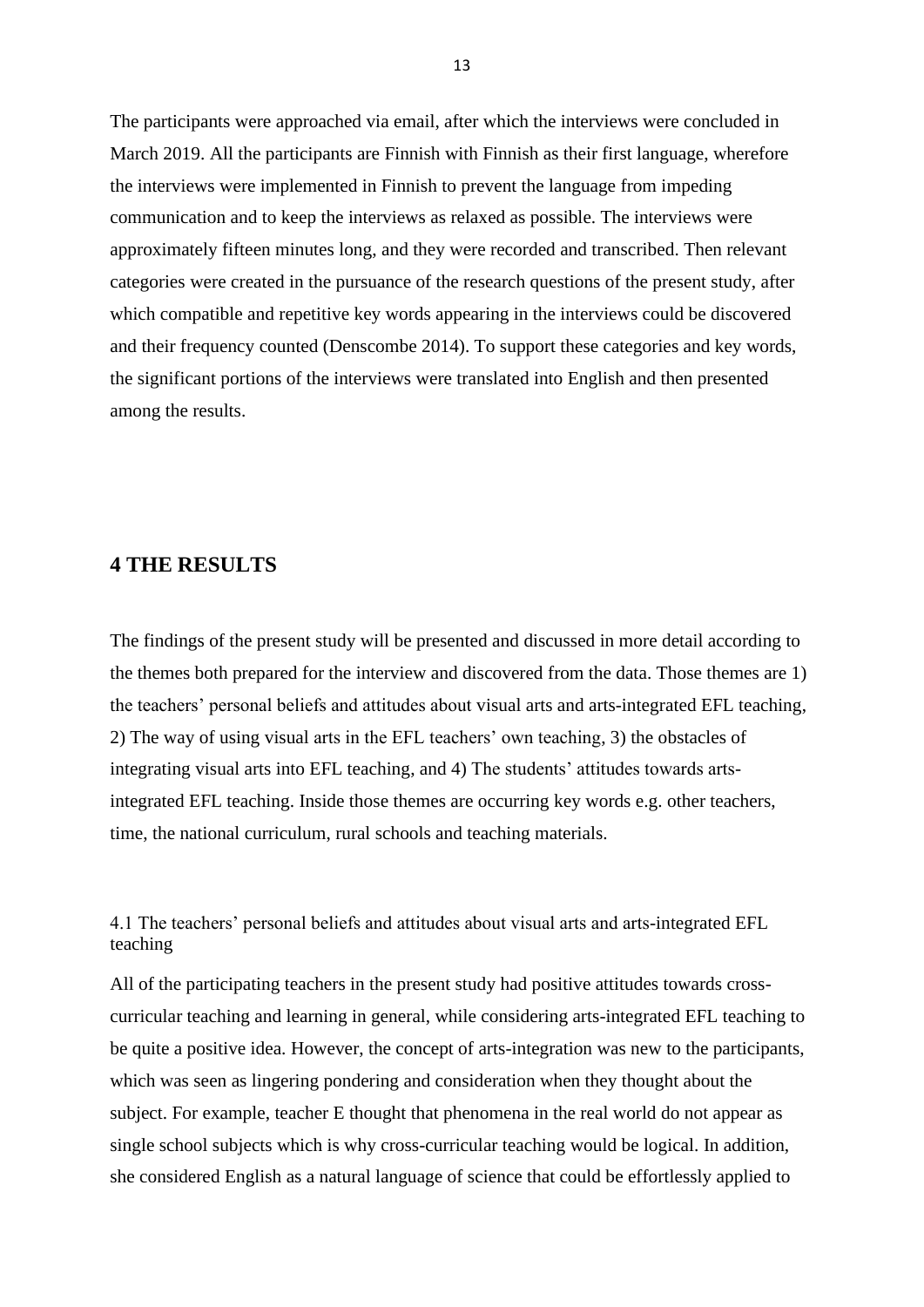every subject, including visual arts. Teacher D noted that searching for and processing data merged into cultural knowledge would work especially well in arts-integrated EFL teaching, while teacher E mentioned how visual arts could develop the students' confidence in expressing themselves with mediums not used in EFL teaching. The participating teachers in the study had a correct intuition about the confirmed, positive sides of cross-curricular education as well as arts-integrated EFL teaching (see e.g. Agathopoulou, Mattheoudakis & Psaltou-Joycey 2014; LaGarry & Richard 2018; Demoss 2011; Fautley & Savage 2011; Krawiec 2014).

All of the participants had quite positive thoughts about the suitability of visual arts and English regardless of their own interests in visual arts; out of the five participating teachers, only two reported casually doing something related to visual arts during their leisure time. However, this was seen as both as a disincentive and as something that should not hinder the teaching of EFL:

Example 1 Teacher D: "Ei oman harrastuneisuuden este tarvitse olla (taideintegroidussa Englannin kielen opetuksessa), eihän oppilaatkaan mitään taiteilijoita ole nekään! Jotenkin niinku turhia raja-aitoja"

"One's own hobbyism does not need to be an obstacle (in arts-integrated English teaching), the students aren't artists themselves either! Those are somewhat pointless limitations."

Example 2 Teacher A: "Kyllä sinne (englannin kielen opetus) pystyisi ujuttamaan vaikka mitä (taiteen integroimista) mutta koska se ei ole mun forte etten oo mitenkään erityisen suuntautunut muutaku ihan vaan piirustelen joskus kotona enkä valokuvaa tai mitään. Ni mä en teetä tahallani semmosia tehtäviä että nyt teidän pitää ottaa valokuvia ja kertoa niistä tarinoita tai mitään muutakaan."

"Yeah you could plant there (English language teaching) this and that (integrating art) but because it's not my forte like I'm not particularly oriented I just draw sometimes at home but I don't photograph or anything. So I don't intentionally make them do assignments like now you have to take photos and tell stories based on them, or anything else."

As suggested by Sotiropoulou-Zormpala (2016), there is a correlation between the educators' aesthetic role and the role of visual arts in the context of implementing arts-integrated teaching. All the teachers in the present study declared themselves as "non-artistic persons" which also affected their teaching. However, the teachers in the present study would have liked to sensibly try applying arts-integrated materials further into their own classrooms,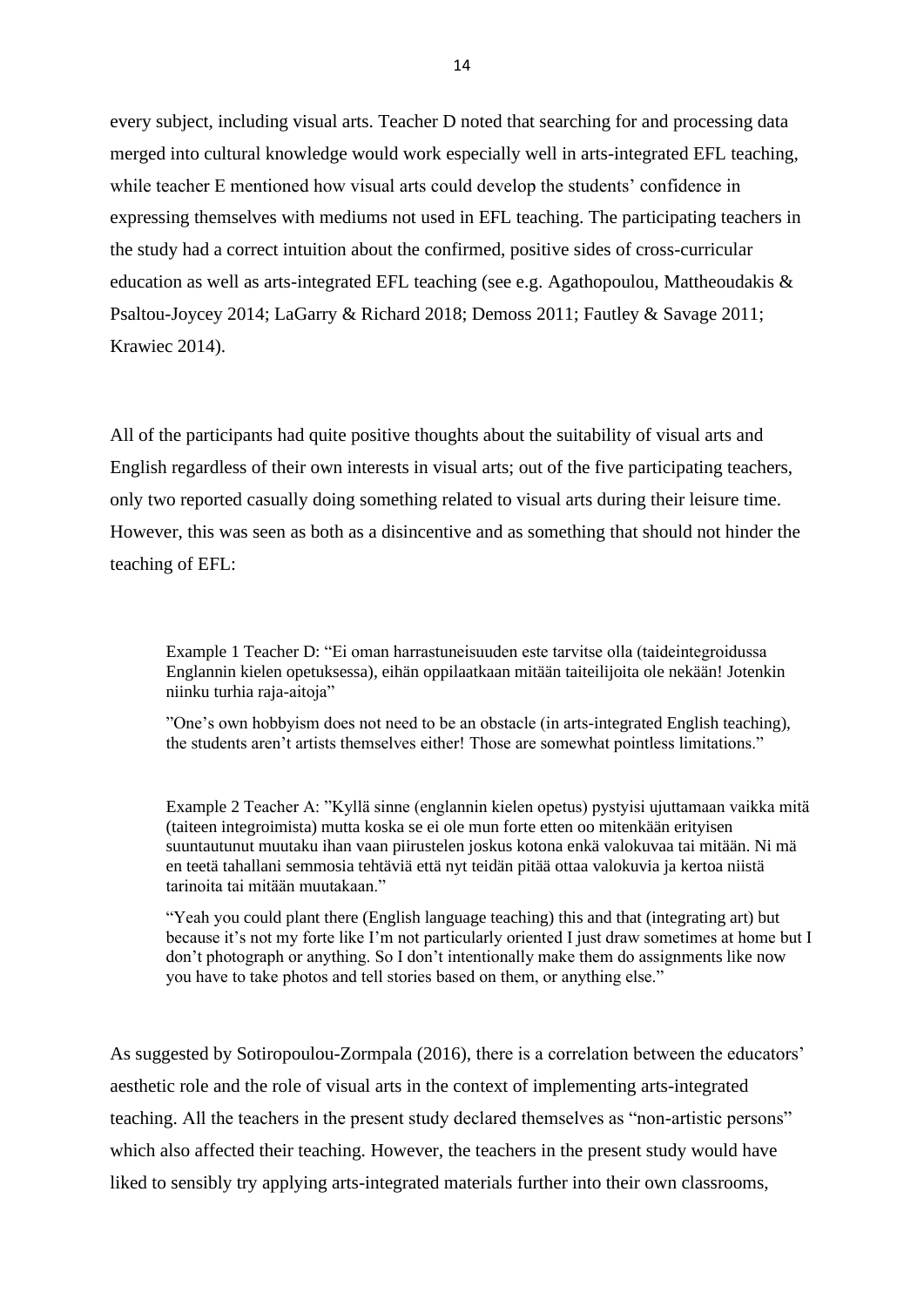regardless of their own interests in visual arts. Every participant mentioned this during the interviews at least two times, accompanied with reasons on why it could be plausible and/or impossible at the moment for them.

#### <span id="page-15-0"></span>4.2 The way of using visual arts in the EFL teachers' own teaching

Despite the positive attitudes the participating teachers had towards cross-curricular education, they had little to none experience of it in their own classrooms – and even less experience with merging visual arts specifically into EFL. Out of five participants, two had tried arts-integration indirectly once in their own teaching. For example, teacher A had a portfolio course where the students could freely choose the method and style of how to conduct the portfolio. As stated by teacher A, that course offered more freedom of expression to the students and enabled alternative ways of passing the course. Furthermore, teacher B had had implemented an exhibition style assignment, where the students gathered their culturerelated works into one place and wandered through the space like they were in an art exhibition. On the other hand, teacher C stated that she had heard of the term cross-curricular education when she was still a student herself, yet she had never seen it materialize in working life.

The lack of artistic imagination was mentioned five times during the interviews and the difficulty in designing arts-integrated education tasks was mentioned four times. Similarly, Sotiropoulou-Zormpala (2016: 43-54) states that over one third of the teachers in their study reported difficulties in implementing arts-integrated activities, since they require a more aesthetic approach and responsiveness than the teachers were trained and equipped for. According to her, the teacher education and its training period is not sufficient enough for preparing the future teachers for the challenges an aesthetic, innovative and unpredictable arts-integrated classroom might contain. For example, teacher B in the present study explained that she does not have the appropriate education and training to further implement arts-integrated EFL teaching.

However, even those participating teachers in the present study who reported lacking on imagination were quick to come up with example assignments when asked. For instance,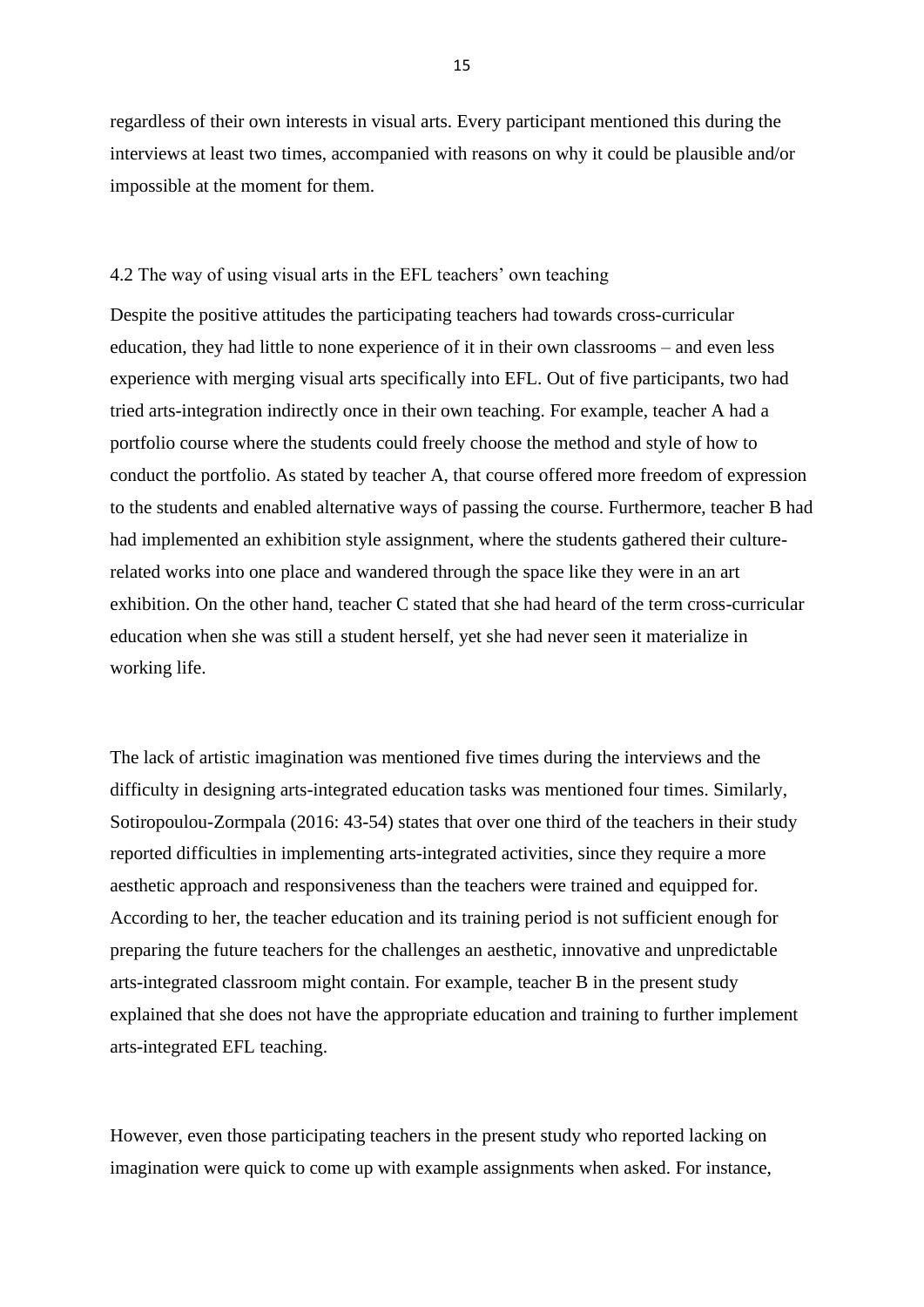teacher E suggested a task where the students could familiarize themselves with culture and language by searching and learning about a specific art movement and then painting a simple portrait using the style in question. Moreover, teacher C suggested orally describing a landscape to the students to which they need to reimagine and paint, while teacher D came up with combining essay writing with pictures. In conclusion, participating teachers have the imagination required to integrate visual arts and EFL even though four out of five of them claimed otherwise during the interviews. This complies with the arguments of De Bono (2007: 2, quoted in Robinson 2012: 126) and Cervini (2012: 299), who profess the view that creativity is a natural part of being a human and able to be "learned, developed and applied".

# <span id="page-16-0"></span>4.3 The obstacles of integrating visual arts into EFL teaching

The practicalities of applying visual arts into teaching prevented the participating teachers from doing so. The teachers saw multiple reasons why it would be unpractical to de facto implement arts-integrated education in their teaching: there was a lack of time and resources with the national core curriculum affecting the contents of their teaching; the cooperation with other teachers was complicated; and working in a small school had its challenges. The present paper will cover these themes in more detail, starting with the time-related issues.

All of the participating teachers mentioned the lack of time as the most significant factor in cross-curricular education as combining visual-arts with English requires time. Time as a concept was mentioned 19 times among the interviews. According to all of the teachers, every exception from normal teaching routines demands more time from the individuals planning it, whom do not have any extra time to spent on auxiliary tasks anyway as they grind through their own work. This kind of immoderate amount of work in working in education was mentioned five times during the interviews. For example, teacher E also noted that it is unreasonable to oblige anyone to do extra work for an arts-integrated assignment especially:

Example 3 Teacher E: "Ei esimerkiksi neljän pienen lapsen äitiä voi velvoittaa tekemään ihan hirveästi ylimääräistä työtä sun "jee tehdään romantiikanajan maalauksia" projektin eteen."

"For example, you can't demand a mother of four children to do a lot of extra work for your "yay let's make Romanticism paintings" project."

16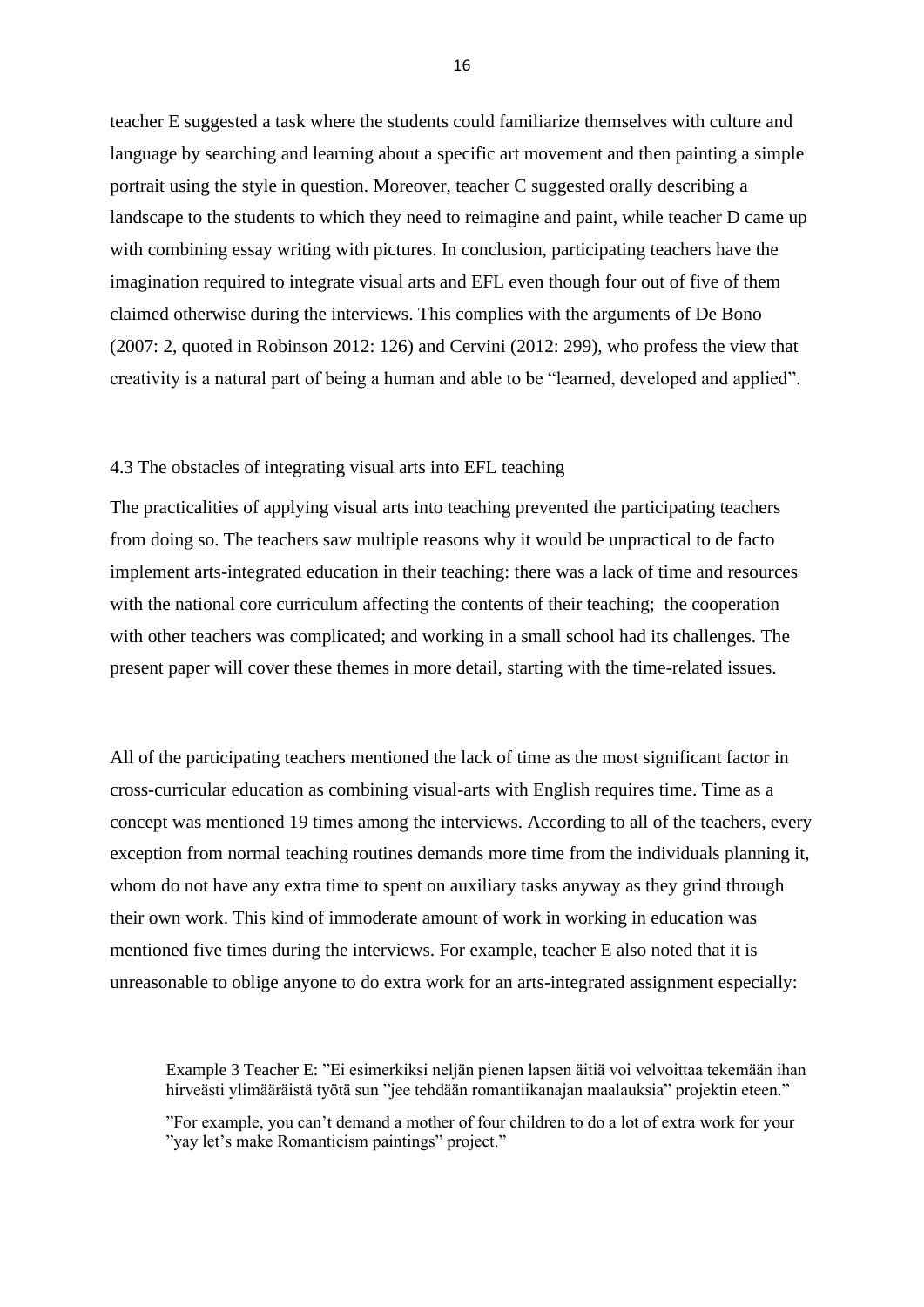This resonates with the previous study results, where designing and implementing crosscurricular education tasks was received with negative feelings concerning the teachers' time, workload and overall well-being (Bolt 2014: 225; Fautley & Savage 2011: 8, 56, 76). Four of the five participating teachers mentioned once the lack of materials as an obstacle to crosscurricular teaching of English with visual arts; overall, education materials were mentioned six times. Teacher A commented how the invention and development of suitable teaching materials with rational pedagogy behind them would be too laborious and time-consuming, whilst teacher D expressed a need for an "idea bank" online with diverse materials and example assignments for trying out in the field. In addition, teacher D noted how there is the danger of detachment between subjects when designing cross-curricular materials. Yet on contrary to all these previous aspects, teacher B saw that there are countless of suitable materials available for putting into effect – based on her, anyone could implement any kinds of arts-integrated EFL lessons.

On the subject of lack of time and teaching materials, the effect the national core curriculum for basic education has on planning the language lessons and materials was mentioned six times. For instance, teachers A and D mentioned how the national curriculum not only guides but also restricts the content covered in class; there are given amounts of resources and time for achieving certain goals. Consequently, there are no time for contemplating the suitable evaluation methods of the art-integrated language assignments. Previous research suggests that these are quite common obstacles to cross-curricular classroom practices (Bolt 2014: 225; Fautley & Savage 2011: 8, 56, 76). However, in contrast to this teacher E said that the national core curriculum does not bind the teachers nor the students to anything. According to her, it is the "hidden national curriculum" that mostly guides the teaching, like resources and budgets – which were overall mentioned six times during the present study. These observations agree with the arguments made by LaGarry and Richard (2018: 146-157), who argue that proper funding can be the answer to such difficulties.

The chemistry between teachers was important to the participating teachers and one of the reasons that could hinder integrating visual arts into EFL teaching because cooperation with other subject teachers was seen as an essential part of cross-curricular teaching. Other teachers were frequently repeated during the interviews, overall it was mentioned 16 times –

17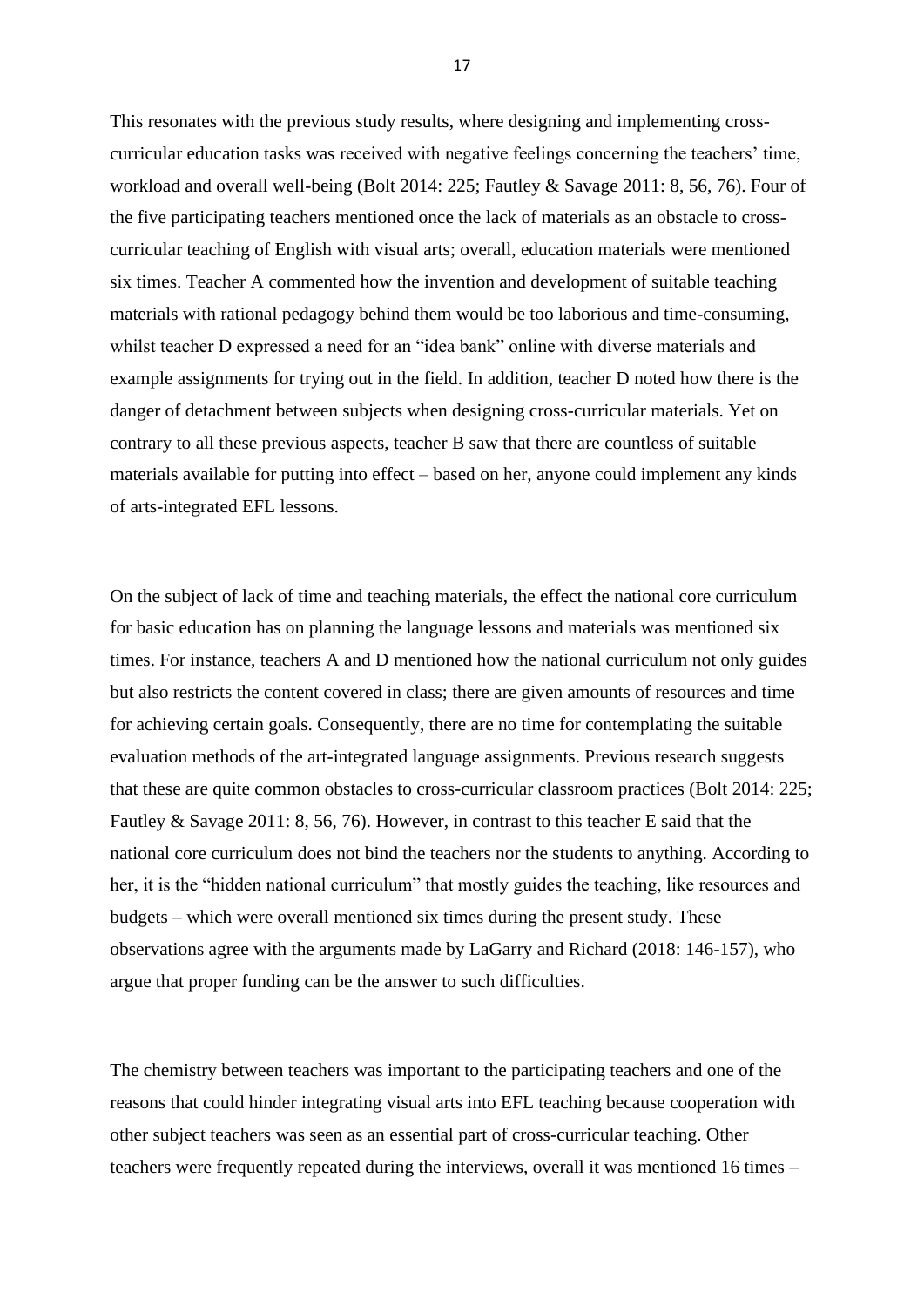the second most mentioned key word in the present study. Prior research has suggested that emphasis on cooperation is indeed crucial when further defining arts integration in education (LaGarry & Richard 2018: 146-157). Moreover, in the present study working with other teachers was seen as time-consuming and finding a time that suits all the teachers taking part in designing cross-curricular teaching was seen as difficult – if not at times impossible. For example, teacher C mentioned how the cooperation with other teachers depended on the individuals rather than on the school subjects taught and teacher E explained how the chemistry and the differences in philosophy of education clashes with other teachers. For instance, teacher C declared that she would not participate in cross-curricular teaching with specific art teachers in their school and teacher D reported on trying to discuss the subject of cross-curricular education with her colleagues:

Example 4 Teacher D: "Mä joskus puhuin opettajahuoneessa että eiks nyt voisi jotain (oppiainerajat ylittävää kielenopetusta) kehittää mutta ei ne oikein ottanut -- musta tuntuu että se on ehkä siinä vastaanottavassa osapuolessakin että ei oikein lähetä siihen."

"At one point at the teachers' lounge I asked that can't we come up with something (crosscurricular language teaching) but they didn't really took it – I feel like maybe it's about the receiving party that they don't really go for it."

Furthermore, because all of the participants were teaching at small schools, they did not have options at choosing with whom to work with. According to teacher A, at small school's teachers have their own visions and rights at carrying out their lessons as they please, which complicates the potential cooperation between teachers and subjects. Fautley and Savage (2011: 29) agree on the subject; they argue that cross-curricular education is quite strongly connected to the teachers' personal opinions and beliefs on the importance of various subjects taught and how they should be taught, which also affects the de facto teaching and learning occurring in schools.

The impact of small, rural schools was mentioned six times during the interviews. For example, in small areas the visual arts teachers tend to be too busy for cross-curricular teaching as they are usually working in multiple schools as the sole art teachers. Moreover, usually in areas like this the school transport is sparse which means that the students will be late for their drive to home if the art-integrated lessons protract even a little, as noted by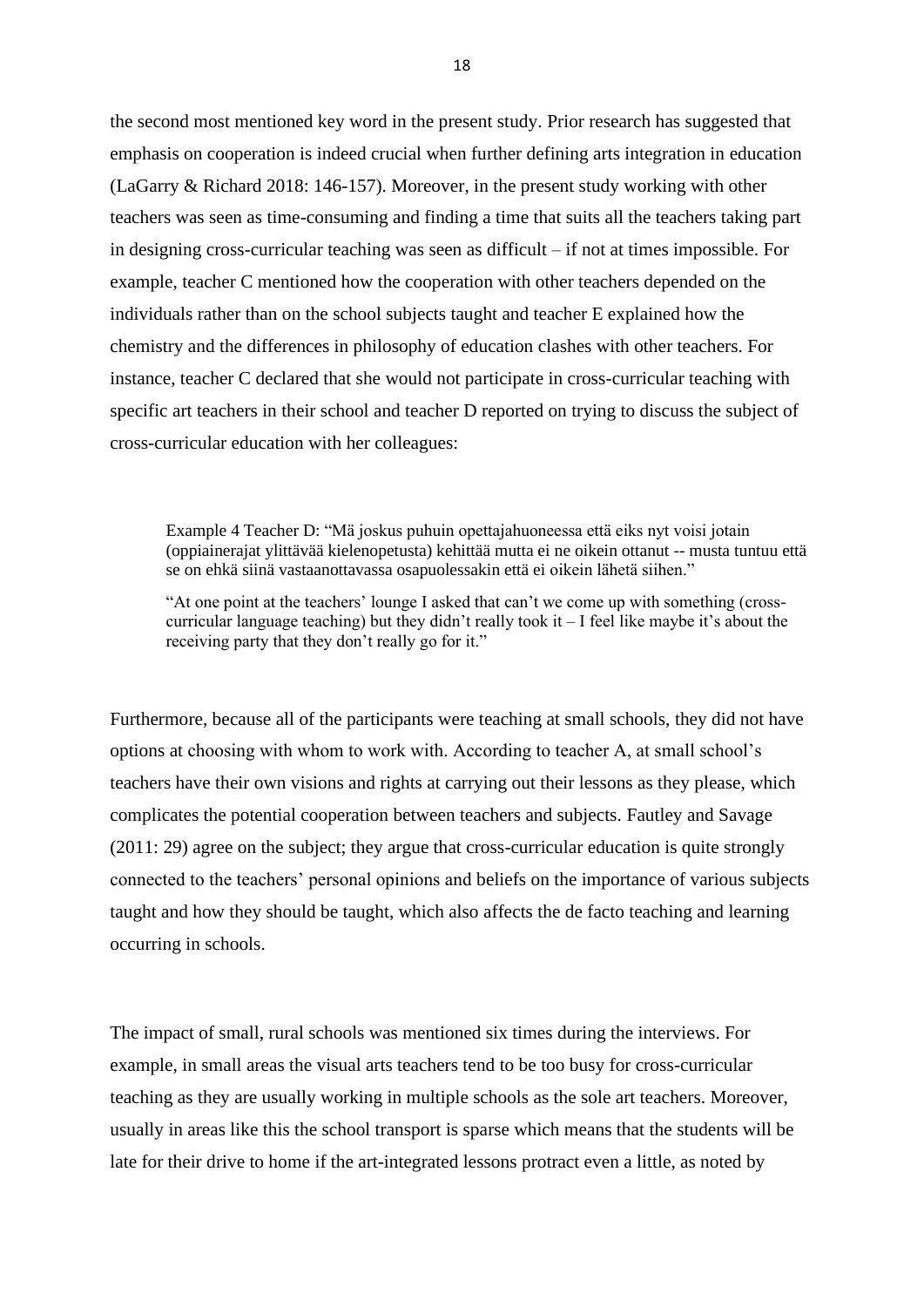teacher E. However, teacher B saw working in a small school as an opportunity: the class sizes are smaller and the school budget is negotiable, resulting in more freedom to further implement creative teaching. On the subject of rural schools, LaGarry and Richard (2018: 146-157) confirm that rural teachers are accustomed to difficulties not occurring in urban schools e.g. time constraints, multiple roles and a larger workload put on a single teacher and a shortage of proper equipment, which hinder their imagination and creativity of the teachers planning arts-integrated education.

## <span id="page-19-0"></span>4.4 The students' attitudes towards arts-integrated EFL teaching

All of the participants in the present study mentioned how the receptiveness of the students affects their teaching methods. Even though in every group there are some students who would enjoy arts-integrated tasks, those rather unwilling to do such assignments seemed to constitute the majority – or at least the most vocal part – of the group. Furthermore, every teacher in the study had had challenging groups of students where even a slight divergence from normal routines resulted in a disinclined atmosphere in the classroom; teacher C even mentioned having groups where it was impossible to try anything outside of the textbook. Unwilling and insecure students were mentioned ten times. According to LaGarry and Richard (2018: 146-157), some students can indeed express demotivation, frustration, and exhaustion in the arts-enhanced classrooms.

Example 5 Teacher A: "Jos tehtävän rajaisi silleen että sen pitää nyt olla jollakin tavalla vaikka kuvaamataitoon liittyvää tai jotakin taidetta, niin osa (luokasta) on sit silleen blaah".

"If an assignment was limited to having something to do with art or to be some kind of art, then part (of the group) would be like blaah".

However, teacher E stated that students usually enjoy arts-integrated tasks like crafting even though their first impressions usually include insecurity and unenthusiasm concerning their individual art skills. Yet, in the end students seem to feel triumphant and pleased with themselves for surviving an assignment that is different from their normal routines. Moreover, according to Teacher B the students seem to become more interested in learning when they can detach themselves from the textbook for a while. Conforming to this way of thinking, teacher D mentioned that the freedom to choose in accordance with suitable boundaries can inspire and motivate the students. Teacher A also emphasized the importance of learning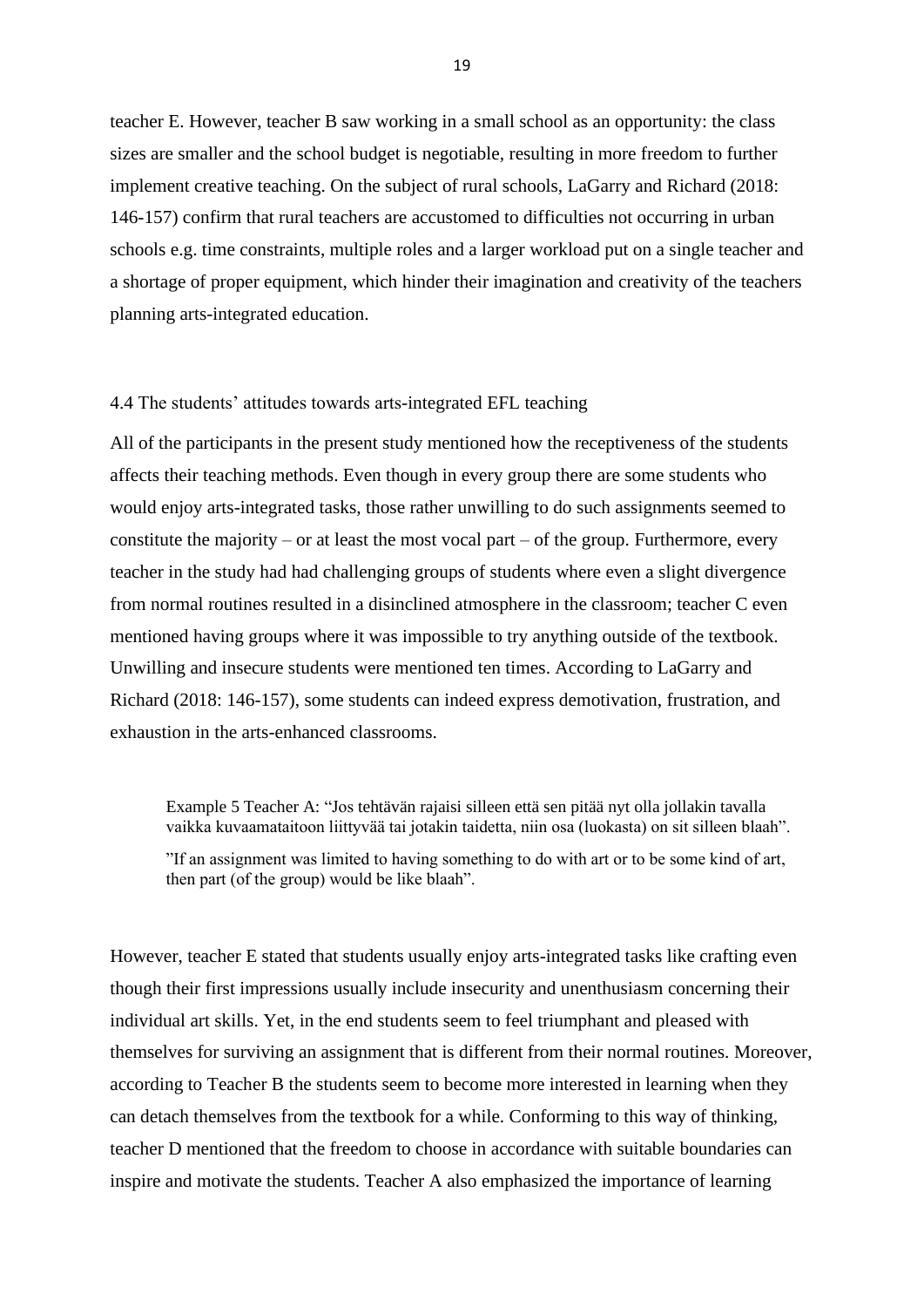motivation and how it can be enhanced by linking the teaching to the personal lives of the students. Likewise, Demoss (2011: 22-23) has reported that in the end arts-integrated lessons are demanding and active work which surpass the concept of "fun" and result in "more complex cognitive processes" and the learning of new ways to handle the learning task. In the present study artistic students or students otherwise likely interested in arts-integrated education were mentioned six times.

Example 6 Teacher E: "Kaikissa jutuissa mitkä jotka jotenkin rikkoo rajoja, oli se taidetta tai mitä, on hyvä että ne voi olla tosi voimaannuttavia kokemuksia silleen että tehdään juttuja opiskelijoiden mukavuusrajojen ulkopuolelta mutta tietysti ei kannata mennä tasolle et se on oikeasti ahdistavaa ja hirveää eikä pysty olemaan – se pitää huomioida".

"In everything that somehow breaks boundaries, whether it was visual arts or what, the good thing is that they can be very empowering experiences when dealing with things outside of the students' comfort zone but of course it's not recommended to go to a level that is seriously distressing and terrible and impossible to cope with – that needs to be taken into consideration"

# <span id="page-20-0"></span>**5 CONCLUSIONS**

The present study attempted to examine how EFL teachers in Finland perceived and experienced the concept of integrating visual arts into EFL both in general and in their own classrooms. In summary, the idea was quite foreign to the participants, yet they had positive feelings about the subject in general. However, they reported multiple possible difficulties in integrating it in their own classrooms: for example, the lack of time and resources; the other teachers and their opinions and habits; the students' reception to arts-integrated teaching; the national curriculum; working in rural schools; and their own relationships to visual arts. In order to successfully integrate visual arts into EFL teaching, the previous obstacles should be considered in the funding of education and in the teacher training – as well as in further defining the concept and duties of an EFL teacher.

Furthermore, in the present study the cooperation with other subject teachers was essential for the participants and a necessary part of integrating visual arts into EFL teaching and learning.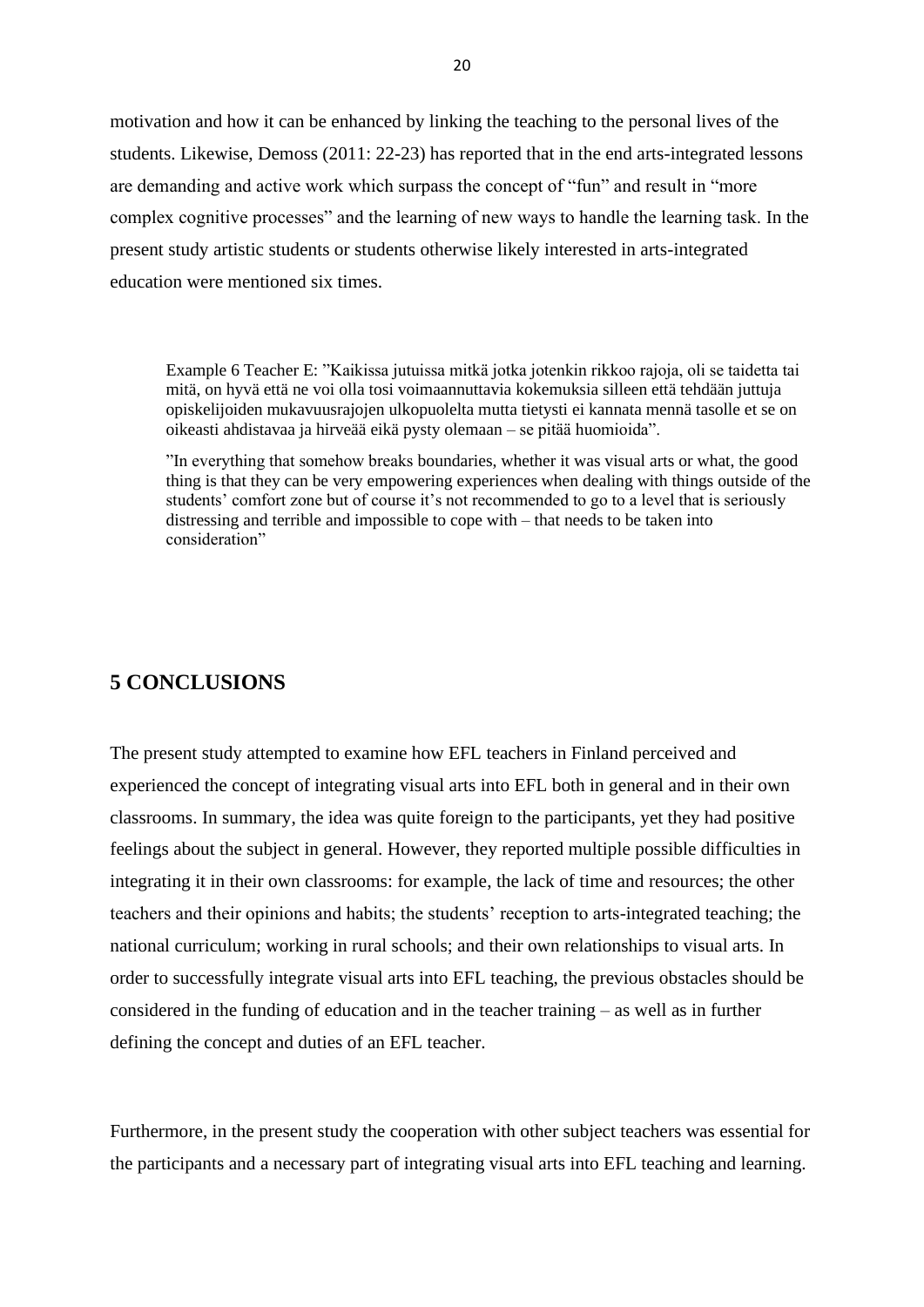Previous research has argued that cooperation with other professionals in the field of crosscurricular education is critical and possibly extremely fruitful (LaGarry & Richard 2018; Sotiropoulou-Zormpala 2016), which was also perceived in the beliefs and opinions of the teachers in the present study – even though it was not one of the elements originally measured in the study in question. Consequently, in the future this aspect should not be neglected even when researching the integration of various school subjects in individual subject teachers' own classrooms, seeing how vital cooperation is in education.

Moreover, in the present study visual arts was seen as a way to enhance the teaching of English instead of as an integrated, equal part of the lesson. According to Demoss (2011), this tends to happen when either one of the subjects taught are prioritized over the other. This could be explained by the fact that the teachers interviewed for the present study are all subject teachers of English, who might see the academic portion (i.e. English) as the main focus of the lessons while regarding the possibility of visual arts as an "educational enhancement" to their teaching. Further research on the power dynamics of different subject domains and their functions in teaching as well as the differences in beliefs and opinions between various subject teachers and their subjects taught could be valuable to further improve the field of cross-curricular education as well as the cooperation between teachers.

In conclusion, cross-curricular studies need to take into consideration the aims and objectives of the lesson, the nature of different school-subjects and their power dynamics, the various kinds teachers and learners, the resources required, the context and the content of the lesson and the ways to assess and evaluate learning. In addition, visual arts integration requires skills that allow the instructor to manage with unpredictability that comes with the creative, innovative and aesthetic nature of the lesson. Due to this, Sotiropoulou-Zormpala (2016: 43- 54) argues that one of the reasons why arts-integration is seen as difficult is that the teacher education and its training period is not enough for preparing the future teachers for artsintegrated teaching. The subject of arts-integrated cross-curricular education could benefit from examining the state of the teacher education in Finland as well as discussing the status visual arts has in education. Visual arts have the potential of being an equally important element of education among the already established subject domains, if only the significance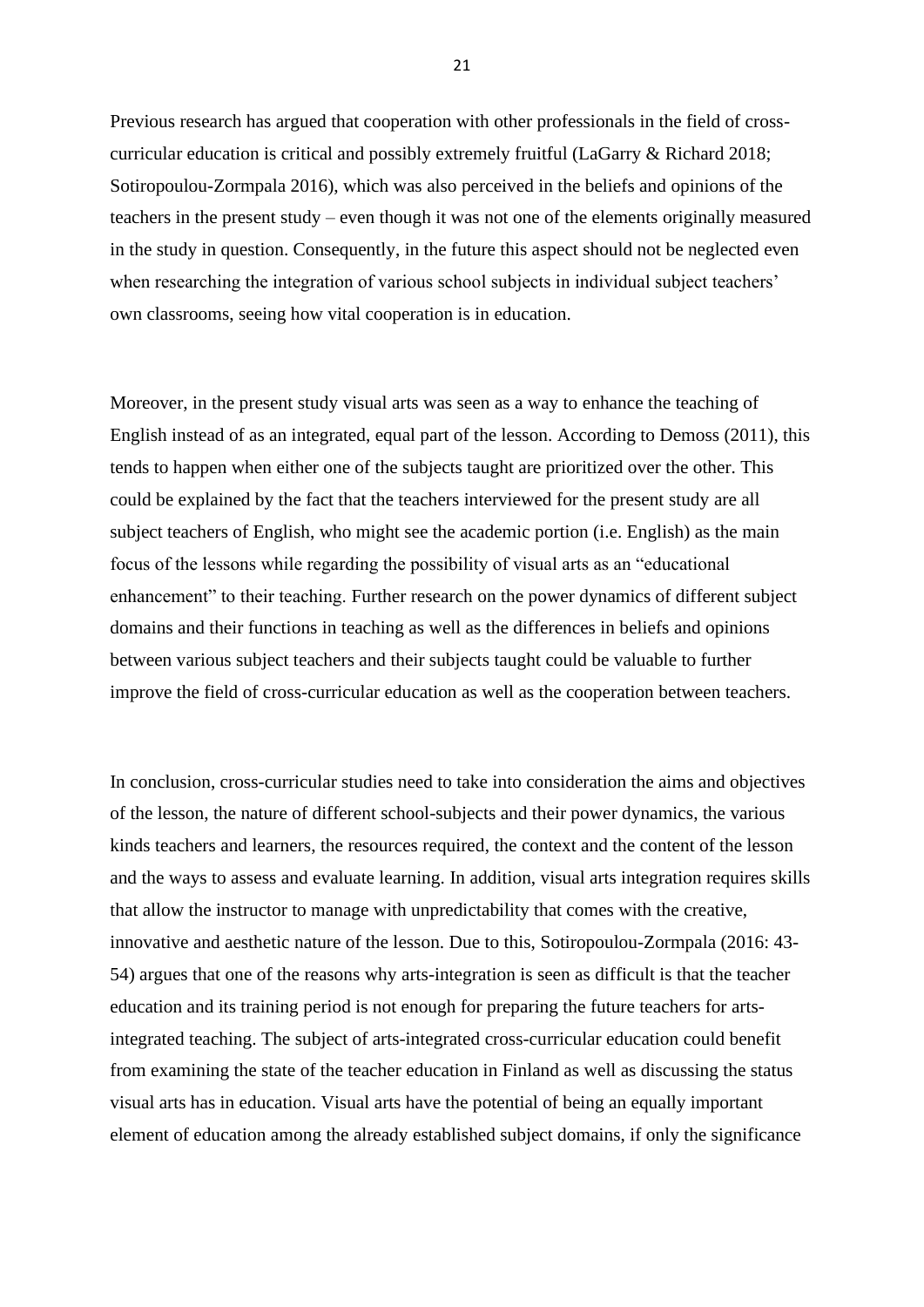of artistry and creativity would be broadly authenticated in discussions about teaching and learning.

# <span id="page-22-0"></span>**6 SOURCES**

Agathopoulou, E., Mattheoudakis, M. & Psaltou-Joycey, A. (2014). Introduction. Cross-Curricular Approaches to Language Education. In Psaltou-Joycey, A. (eds.), *Cross-Curricular Approaches to Language Education*. [N.p.]: Cambridge Scholars Publishing. 2.

Bolt, R. (2014). Intercultural Ideas and Cross-Curricular Practices. In Krawiec, M. (2014). *Cross-curricular Dimensions of Language Learning and Teaching*. Newcastle upon Tyne: Cambridge Scholars Publishing. 225.

Breazeale, M. (2015). Interdisciplinary Infusion in the Discipline Based Middle School Art Classroom. Thesis, Georgia State University. 19, 26. [https://scholarworks.gsu.edu/art\\_design\\_theses/174](https://scholarworks.gsu.edu/art_design_theses/174) (26.11.2018)

Cervini, C. (2012). Online Creative Tasks. In Argondizzo, C. t. (2012). *Creativity and innovation in language education*. Bern: Peter Lan. 299.

Demoss, K. (2011). How arts integration supports student learning: Students shed light on connections. Chicago Arts Partnerships in Education. 1-3. [http://www.capeweb.org/wp](http://www.capeweb.org/wp-content/uploads/2011/05/support.pdf)[content/uploads/2011/05/support.pdf](http://www.capeweb.org/wp-content/uploads/2011/05/support.pdf) (26.11.2018)

Denscombe, M. (2014). *The Good Research Guide: For Small-scale Research Projects*. Fifth edition. Maidenhead, Berkshire: McGraw-Hill Education.

Dudovskiy, J. (n.d.). Deductive Approach (Deductive Reasoning). *Research Methology* [online], n. pag. [https://research-methodology.net/research-methodology/research](https://research-methodology.net/research-methodology/research-approach/deductive-approach-2/)[approach/deductive-approach-2/](https://research-methodology.net/research-methodology/research-approach/deductive-approach-2/)

Fautley, M. & Savage, J. (2011). *Cross-curricular teaching and learning in the secondary school: The arts: drama, visual art, music and design*. London; New York: Routledge. 2, 8, 27, 30-32, 56, 76, 84, 107.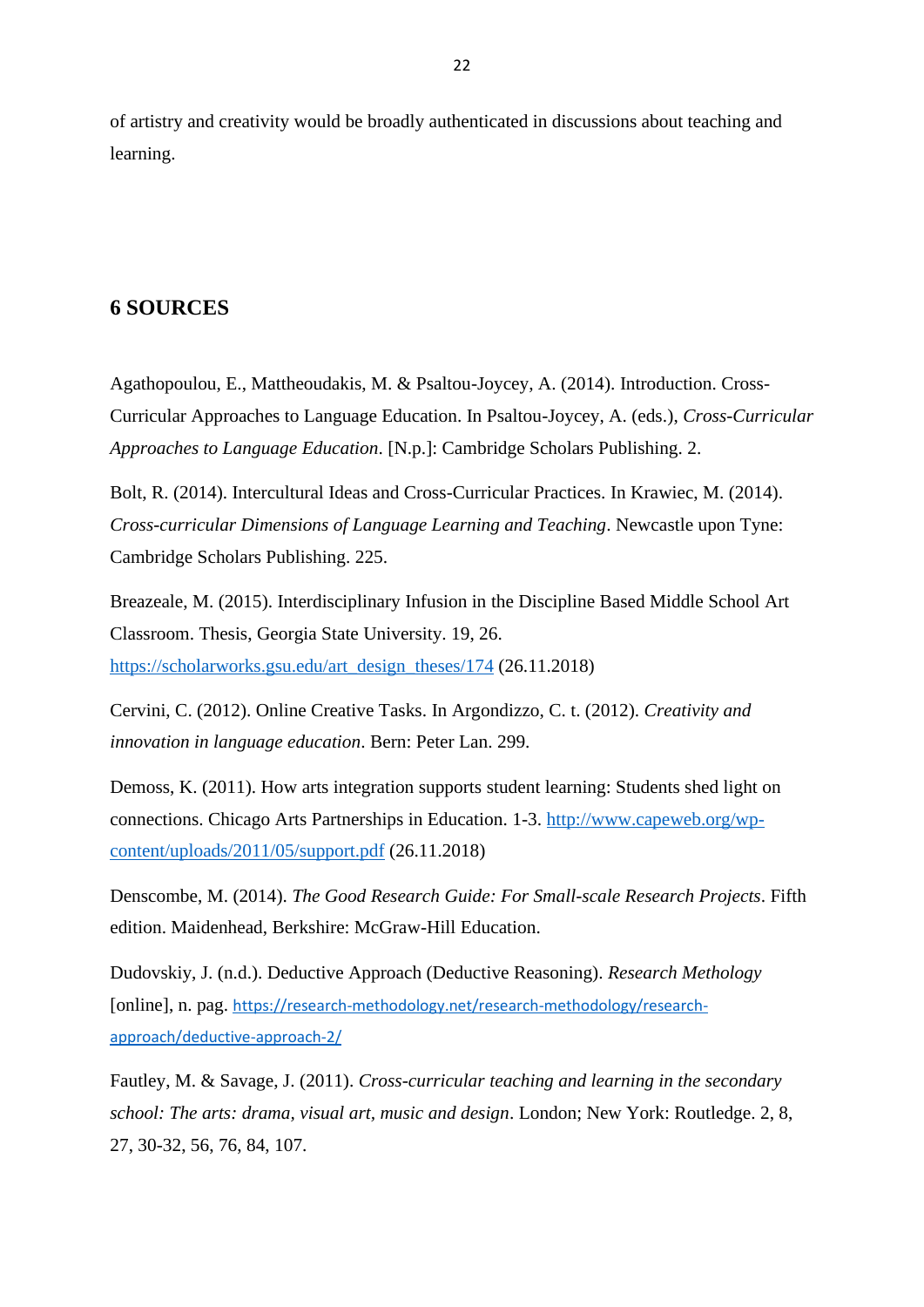Freeman, D. (2012). Prefaces. In Argondizzo, C. t. (2012). *Creativity and innovation in language education*. Bern: Peter Lan. 10- 11.

Galletta, A. (2012). *Mastering the Semi-Structured Interview and Beyond: From Research Design to Analysis and Publication.* New York: NYU Press. Retrieved from <http://search.ebscohost.com/login.aspx?direct=true&db=nlebk&AN=575563&site=ehost-live>

Krawiec, M. (2014). Cross-Curricular Links During a Virtual Visit to a Castle in an English Lesson. In Krawiec, M. (eds.), *Cross-curricular Dimensions of Language Learning and Teaching.* Newcastle upon Tyne: Cambridge Scholars Publishing. 247-250.

LaGarry, A., E. & Richard, B. (2018). Arts integration in rural Minnesota: A collaborative arts integration framework. *Arts Education Policy Review*. 119:3. 146-157.

Nikula, T. & Kääntä, L. (2013). Kieli koulussa: kohti kokonaisvaltaista kielikäsitystä [pääkirjoitus]. *Kieli, koulutus ja yhteiskunta: Kielikoulutuspolitiikan verkoston verkkolehti (Joulukuu).* http://www.kieliverkosto.fi/journals/kieli-koulutus-ja-yhteiskunta-joulukuu-2013

Orban, L. (2012). Prefaces. In Argondizzo, C. t. (2012). *Creativity and innovation in language education*. Bern: Peter Lan. 11-12.

Robinson, I. M. (2012). Corpus Linguistics and Fairy Tales. In Argondizzo, C. t. (2012). *Creativity and innovation in language education*. Bern: Peter Lan. 125-126.

Rychter, E. (2014). Lecture's Paratexts: Teaching Literature with the Use of Visual Culture. In Krawiec, M. (eds.), *Cross-Curricular Dimensions of Language Learning and Teaching*. Cambridge Scholars Publishing. 161.

Savage, J. (2011). In Fautley, M. & Savage, J. (2011). *Cross-curricular teaching and learning in the secondary school: The arts: drama, visual art, music and design*. London; New York: Routledge. 1.

Scott-Monkhouse A. R. (2012) Learner Autonomy and Multiple Intelligences in Vocabulary Learning: A Student-centered Project. In Argondizzo, C. t. (2012). *Creativity and innovation in language education*. Bern: Peter Lan. 111.

Sotiropoulou-Zompala, M. (2016). Seeking a higher level of arts integration across the curriculum. *Arts Education Policy Review*. 117 (1). 43-54.